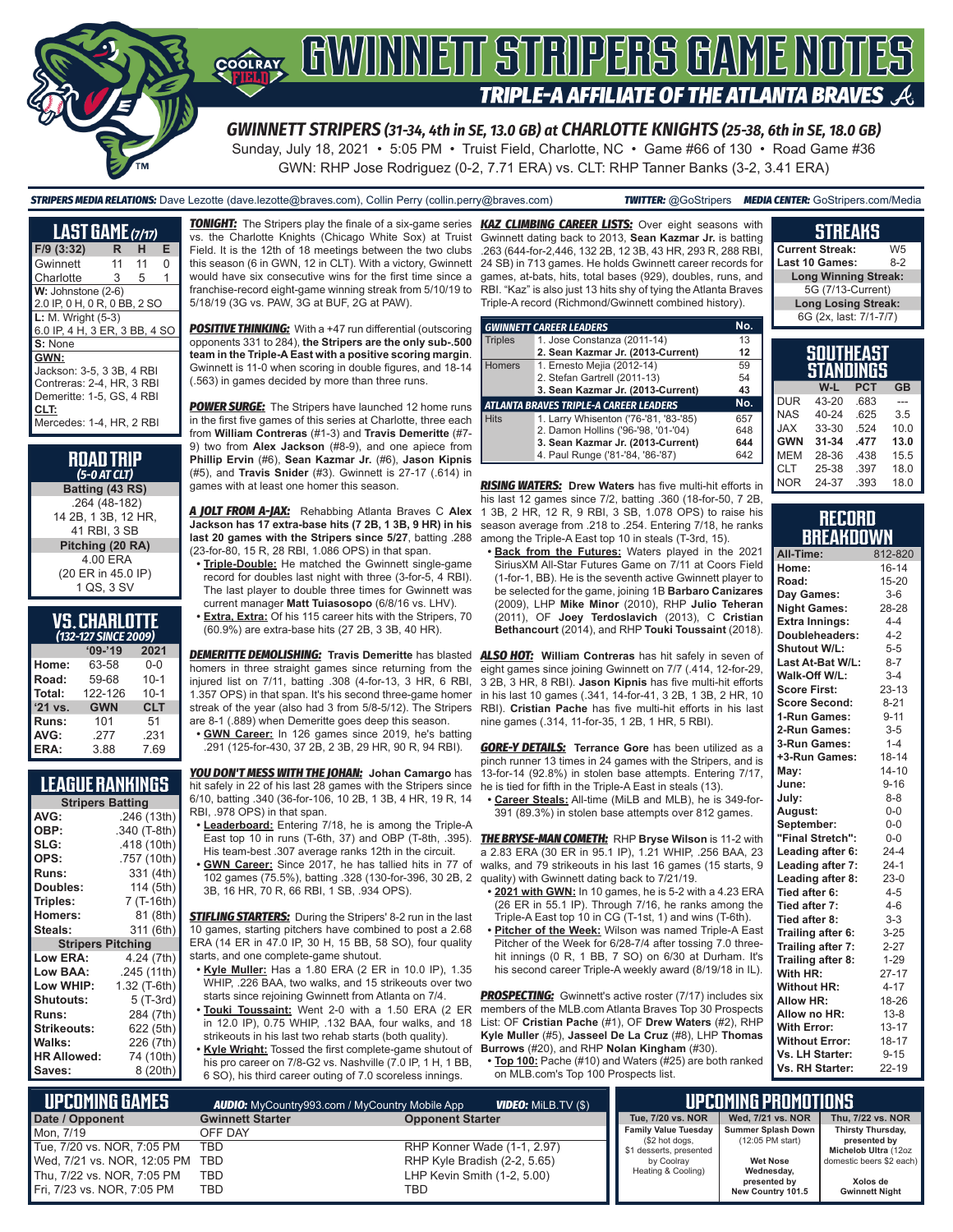

### *SUNDAY, JULY 18, 2021 AT CHARLOTTE*

**VS. 2021 OPPONENTS**

| <b>Matt Tuiasosopo</b> is in his first season as Gwinnett manager and his third season <b> </b>                                                                                      |                |                               |                                          |                  |                                                           |                 |                                                                          | Home           | Road                                | Total                                  |                                                                | Home               | Road                               | Total              |
|--------------------------------------------------------------------------------------------------------------------------------------------------------------------------------------|----------------|-------------------------------|------------------------------------------|------------------|-----------------------------------------------------------|-----------------|--------------------------------------------------------------------------|----------------|-------------------------------------|----------------------------------------|----------------------------------------------------------------|--------------------|------------------------------------|--------------------|
| as a coach in the Atlanta Braves organization in 2021. He was named the seventh<br>manager in team history on 3/30/21. Tuiasosopo is both the youngest manager in                    |                |                               |                                          |                  |                                                           |                 | <b>CHA</b>                                                               | ---            | $10-1$                              | $10-1$                                 | COL                                                            | ---                | ---                                | ---                |
| team history (turned 35 on 5/10) and the first former Gwinnett player to manage the                                                                                                  |                |                               |                                          |                  |                                                           |                 | <b>DUR</b><br><b>JAX</b>                                                 | ---<br>$1 - 5$ | $1 - 5$<br>$\overline{\phantom{a}}$ | $1 - 5$<br>$1 - 5$                     | LOU<br><b>MW DIV</b>                                           | $4 - 2$<br>$4 - 2$ | $\overline{a}$<br>$0-0$            | $4 - 2$<br>$4 - 2$ |
| club (hit .221 with 19 HR, 73 RBI in 178 games from 2016-17).                                                                                                                        |                |                               |                                          |                  |                                                           |                 | <b>MEM</b>                                                               | $5 - 1$        | $3 - 3$                             | $8 - 4$                                |                                                                |                    |                                    |                    |
|                                                                                                                                                                                      |                |                               |                                          |                  |                                                           |                 | <b>NAS</b>                                                               | $6-6$          | $0-6$                               | $6 - 12$                               |                                                                |                    |                                    |                    |
| Tuiasosopo made his managerial debut in 2019 with Class-A Rome, leading the club                                                                                                     |                |                               |                                          |                  |                                                           |                 | <b>NOR</b>                                                               | ---            | $1 - 5$                             | $1 - 5$                                |                                                                |                    |                                    |                    |
| to a 65-74 record and earning Atlanta's Bobby Cox Award for minor league manager                                                                                                     |                |                               |                                          |                  |                                                           |                 | <b>SE DIV</b>                                                            | $12 - 12$      | 15-20                               | 27-32                                  |                                                                |                    |                                    |                    |
| of the year. He was set to return to Rome in 2020, but was reassigned to the Braves<br>Alternate Training Site at Coolray Field once the MiLB season was canceled.                   |                |                               |                                          |                  |                                                           |                 |                                                                          |                |                                     |                                        |                                                                |                    |                                    |                    |
|                                                                                                                                                                                      |                |                               |                                          |                  |                                                           |                 |                                                                          |                |                                     |                                        | <b>LAST AT-BAT WINS (8)</b>                                    |                    |                                    |                    |
| <b>Tuiasosopo's Managerial Career</b><br>With Gwinnett (1 Season):                                                                                                                   |                |                               | Games<br>65                              | W-L<br>$31 - 34$ | <b>PCT</b><br>.477                                        | <b>Playoffs</b> | The Stripers are 8-7 (.533) in games decided in the last at-bat in 2021. |                |                                     |                                        |                                                                |                    |                                    |                    |
| MiLB Career (2 Seasons):                                                                                                                                                             |                |                               | 204                                      | 96-108           | .471                                                      | 0<br>0          | Date/Opponent                                                            |                |                                     | <b>Score</b>                           | <b>Game-Winning Play</b>                                       |                    |                                    |                    |
|                                                                                                                                                                                      |                |                               |                                          |                  |                                                           |                 | 5/4 at Charlotte                                                         |                |                                     | 10-9 (12th)                            | Almonte scores on E4 (Reynolds)                                |                    |                                    |                    |
|                                                                                                                                                                                      |                |                               |                                          |                  | All staff bios available in the 2021 Stripers Media Guide |                 | 5/9 at Charlotte                                                         |                |                                     | 12-9 (10th)                            | Camargo RBI single                                             |                    |                                    |                    |
|                                                                                                                                                                                      |                |                               |                                          |                  |                                                           |                 | 5/14 vs. Louisville<br>5/16 vs. Louisville                               |                | 5-4 (9th)*                          | $2-1$ (8th)                            | Arcia solo HR<br>Arcia walk-off solo HR                        |                    |                                    |                    |
|                                                                                                                                                                                      |                |                               | EJECTIONS (2)                            |                  |                                                           |                 | 5/25 vs. Memphis                                                         |                |                                     | $2-1$ (9th) <sup>*</sup>               | Kazmar walk-off single                                         |                    |                                    |                    |
| Player/Coach                                                                                                                                                                         |                | Date/Inning                   |                                          |                  | <b>Umpire</b>                                             |                 | 6/9-G2 at Memphis                                                        |                |                                     | $3-1$ (8th)                            | Waters RBI single                                              |                    |                                    |                    |
| <b>Ryan Goins</b>                                                                                                                                                                    |                |                               | 5/25 vs. MEM, 7th Inning                 |                  | <b>HP Clint Vondrak</b>                                   |                 | 6/18 vs. Nashville                                                       |                | 8-7 (10th)*                         |                                        | Arcia scores on E4 (Hiura on Lucroy FC)                        |                    |                                    |                    |
| <b>MGR Matt Tuiasosopo</b>                                                                                                                                                           |                |                               | 6/3 vs. JAX, 8th Inning                  |                  | <b>HP Alex Tosi</b>                                       |                 | 6/30 at Durham                                                           |                |                                     | $2-1$ (9th)                            | Pache RBI single                                               |                    |                                    |                    |
|                                                                                                                                                                                      |                |                               |                                          |                  |                                                           |                 |                                                                          |                |                                     |                                        |                                                                |                    | *Denotes "walk-off" win            |                    |
|                                                                                                                                                                                      |                |                               |                                          |                  |                                                           |                 |                                                                          |                |                                     |                                        |                                                                |                    |                                    |                    |
| <b>PCT</b><br>G                                                                                                                                                                      | <b>TC</b>      | PO                            | TEAM DEFENSE (5TH IN TRIPLE-A EAST)<br>A | Е                | <b>DP</b>                                                 | <b>TP</b>       |                                                                          |                | Pitchers (29)                       |                                        | <b>GWINNETT PLAYERS USED (52 IN 2021)</b>                      |                    | Position (23)                      |                    |
| .984<br>65                                                                                                                                                                           | 2315           | 1687                          | 591                                      | 37               | 68                                                        | $\mathbf{1}$    | Arano, Victor                                                            |                | Kingham, Nolan                      |                                        | Almonte, Abraham                                               |                    | Lucroy, Jonathan                   |                    |
| <b>Catchers</b>                                                                                                                                                                      | <b>SB</b>      | <b>CS</b>                     | <b>ATT</b>                               | <b>PCT</b>       | PB                                                        | W-L             | Biddle, Jesse                                                            |                | Lee, Dylan                          |                                        | Arcia, Orlando                                                 |                    | Martinez, Carlos                   |                    |
| Casteel, Ryan                                                                                                                                                                        | $\mathbf{1}$   | 0                             | $\mathbf{1}$                             | .000             | $\mathbf{1}$                                              | $1 - 1$         | Bradford, Chasen                                                         |                | Lopez, Yoan                         |                                        | Brugman, Jaycob                                                |                    | Morales, Jonathan                  |                    |
| Contreras, William                                                                                                                                                                   | $\overline{2}$ | 0                             | $\overline{2}$                           | .000             | 2                                                         | 4-0             | Burrows, Thomas<br>Chavez, Jesse                                         |                | Martin, Chris<br>Muller, Kyle       |                                        | Camargo, Johan<br>Casteel, Ryan                                |                    | Pache, Cristian<br>Sanchez, Yolmer |                    |
| Jackson, Alex                                                                                                                                                                        | 9              | 4                             | 13                                       | .307             |                                                           | $9 - 10$        | Davidson, Tucker                                                         |                | Newcomb, Sean                       |                                        | Contreras, William                                             |                    | Snider, Travis                     |                    |
| Lucroy, Jonathan                                                                                                                                                                     | 18             | 5                             | 23                                       | .217             |                                                           | $8 - 15$        | De La Cruz, Jasseel                                                      |                | Roark, Tanner                       |                                        | Demeritte, Travis                                              |                    | Unroe, Riley                       |                    |
| Martinez, Carlos                                                                                                                                                                     | 3              | 0                             | 3                                        | .000             | 1                                                         | $2 - 1$         | Edwards Jr., Carl                                                        |                | Rodriguez, Jose                     |                                        | Ervin, Phillip                                                 |                    | Waters, Drew                       |                    |
| Morales, Jonathan                                                                                                                                                                    | 10             | 3                             | 13                                       | .231             | 1                                                         | $7 - 7$         | Flaa, Jay<br>Greene, Shane                                               |                | Santana, Edgar<br>Tice, Ty          |                                        | Goins, Ryan<br>Gore, Terrance                                  |                    |                                    |                    |
| Total:                                                                                                                                                                               | 43             | 12                            | 55                                       | .218             | $\overline{7}$                                            | $31 - 34$       | Hernandez, Daysbel                                                       |                | Toussaint, Touki                    |                                        | Heredia, Guillermo                                             |                    |                                    |                    |
| Outfield Assists (16):                                                                                                                                                               |                |                               |                                          |                  | Waters (6), Ervin (4), Sanchez (2), Almonte (1),          |                 | Horacek, Mitch                                                           |                | Webb, Jacob                         |                                        | Inciarte, Ender                                                |                    |                                    |                    |
|                                                                                                                                                                                      |                |                               | Demeritte (1), Inciarte (1), Pache (1)   |                  |                                                           |                 | Johnstone, Connor                                                        |                | Wilson, Bryse                       |                                        | Jackson, Alex                                                  |                    |                                    |                    |
| Pitcher Pickoffs (2):                                                                                                                                                                |                | Y. Lopez $(1)$ , Muller $(1)$ |                                          |                  |                                                           |                 | Jones, Nate<br>Kelley, Trevor                                            |                | Wright, Kyle                        |                                        | Kazmar Jr., Sean<br>Kipnis, Jason                              |                    |                                    |                    |
| <b>Catcher Pickoffs (2):</b>                                                                                                                                                         |                | Casteel (1), Jackson (1)      |                                          |                  |                                                           |                 |                                                                          |                |                                     |                                        |                                                                |                    |                                    |                    |
|                                                                                                                                                                                      |                |                               |                                          |                  |                                                           |                 | Italics = Player no longer in Braves organization                        |                |                                     |                                        |                                                                |                    |                                    |                    |
|                                                                                                                                                                                      |                |                               | <b>STARTS</b>                            |                  |                                                           |                 |                                                                          |                |                                     |                                        | <b>BASS-LANTA</b>                                              |                    |                                    |                    |
|                                                                                                                                                                                      |                |                               | <b>By Batting Order</b>                  |                  |                                                           |                 |                                                                          |                |                                     |                                        | 25 players have played for both Gwinnett and Atlanta in 2021:  |                    |                                    |                    |
| Waters (42), Pache (9), Inciarte (6), Arcia (5), Almonte (1), Ervin (1), Sanchez (1)<br>1:                                                                                           |                |                               |                                          |                  |                                                           |                 | OF Abraham Almonte                                                       |                |                                     | <b>RHP Chris Martin</b>                |                                                                |                    |                                    |                    |
| Kipnis (22), Pache (15), Arcia (12), Goins (7), Waters (3), Almonte (1),<br>2:                                                                                                       |                |                               |                                          |                  |                                                           |                 | INF/OF Orlando Arcia                                                     |                |                                     |                                        | LHP Kyle Muller (MLB Debut)                                    |                    |                                    |                    |
| Camargo (1), Ervin (1), Gore (1), Heredia (1) Sanchez (1)                                                                                                                            |                |                               |                                          |                  |                                                           |                 | LHP Jesse Biddle                                                         |                |                                     | LHP Sean Newcomb                       |                                                                |                    |                                    |                    |
| Arcia (33), Camargo (22), Jackson (3), Kipnis (3), Lucroy (3), Contreras (1)                                                                                                         |                |                               |                                          |                  |                                                           |                 | <b>INF Johan Camargo</b><br>RHP Jesse Chavez                             |                |                                     | OF Cristian Pache<br>RHP Edgar Santana |                                                                |                    |                                    |                    |
| Camargo (22), Demeritte (13), Jackson (13), Lucroy (5), Kipnis (4), Almonte (3),<br>4:<br>Casteel (3), Contreras (1), Kazmar Jr. (1)                                                 |                |                               |                                          |                  |                                                           |                 | C William Contreras                                                      |                |                                     | RHP Ty Tice                            |                                                                |                    |                                    |                    |
| Lucroy (13), Goins (10), Almonte (8), Kazmar Jr. (7), Jackson (6), Contreras (5),<br>5:                                                                                              |                |                               |                                          |                  |                                                           |                 | <b>LHP Tucker Davidson</b>                                               |                |                                     | RHP Jacob Webb                         |                                                                |                    |                                    |                    |
| Kipnis (5), Demeritte (4), Camargo (2), Snider (2), Casteel (1), Ervin (1),                                                                                                          |                |                               |                                          |                  |                                                           |                 | RHP Carl Edwards Jr.                                                     |                |                                     | <b>RHP Bryse Wilson</b>                |                                                                |                    |                                    |                    |
| Sanchez (1)                                                                                                                                                                          |                |                               |                                          |                  |                                                           |                 | RHP Jay Flaa<br><b>RHP Shane Greene</b>                                  |                |                                     | RHP Kyle Wright                        |                                                                |                    |                                    |                    |
| Goins (17), Ervin (8), Kazmar Jr. (6), Snider (6), Casteel (5), Lucroy (5),<br>6:<br>Almonte (4), Waters (4), Demeritte (3), Pache (3), Sanchez (3), Jackson (1)                     |                |                               |                                          |                  |                                                           |                 | OF Guillermo Heredia                                                     |                |                                     |                                        |                                                                |                    |                                    |                    |
| 7: Ervin (15), Kazmar Jr. (12), Goins (10), Snider (8), Sanchez (7), Pache (5),                                                                                                      |                |                               |                                          |                  |                                                           |                 | OF Ender Inciarte                                                        |                |                                     |                                        |                                                                |                    |                                    |                    |
| Demeritte (3), Casteel (2), Morales (2), Almonte (1)                                                                                                                                 |                |                               |                                          |                  |                                                           |                 | C Alex Jackson                                                           |                |                                     |                                        |                                                                |                    |                                    |                    |
| Sanchez (18), Ervin (10), Morales (9), Kazmar Jr. (8), Goins (5), Snider (5),<br>8:                                                                                                  |                |                               |                                          |                  |                                                           |                 | RHP Nate Jones<br>INF Sean Kazmar Jr.                                    |                |                                     |                                        |                                                                |                    |                                    |                    |
| Gore (4), Casteel (3), Brugman (1), Martinez (1), Unroe (1)<br>9:<br>Starting Pitchers (42), Sanchez (7), Morales (5), Snider (3), Casteel (2),                                      |                |                               |                                          |                  |                                                           |                 | C Jonathan Lucroy                                                        |                |                                     |                                        |                                                                |                    |                                    |                    |
| Kazmar Jr. (2), Martinez (2), Gore (1), Unroe (1)                                                                                                                                    |                |                               |                                          |                  |                                                           |                 |                                                                          |                |                                     |                                        |                                                                |                    |                                    |                    |
|                                                                                                                                                                                      |                |                               | <b>By Position</b>                       |                  |                                                           |                 |                                                                          |                |                                     |                                        |                                                                |                    |                                    |                    |
| Lucroy (23), Jackson (19), Morales (14), Contreras (4), Martinez (3), Casteel (2)<br>C:<br><b>1B:</b> Camargo (32), Casteel (12), Kazmar Jr. (8), Snider (7), Lucroy (2), Unroe (2), |                |                               |                                          |                  |                                                           |                 |                                                                          |                |                                     |                                        | <b>ATLANTA BRAVES REHAB ASSIGNMENTS (6 IN 2021)</b>            |                    |                                    |                    |
| Goins (1), Morales (1)                                                                                                                                                               |                |                               |                                          |                  |                                                           |                 | Player                                                                   |                |                                     | Injury (IL Date)                       |                                                                |                    | <b>Rehab Dates</b>                 |                    |
| Kipnis (26), Goins (19), Sanchez (14), Kazmar Jr. (5), Arcia (1)<br>2B:                                                                                                              |                |                               |                                          |                  |                                                           |                 | <b>RHP Chris Martin</b>                                                  |                |                                     |                                        | RT Shoulder Inflammation (4/7)                                 |                    | $5/5 - 5/11$                       |                    |
| <b>3B:</b> Kazmar Jr. (23), Sanchez (17), Camargo (13), Goins (8), Arcia (3), Morales (1)                                                                                            |                |                               |                                          |                  |                                                           |                 | OF Ender Inciarte                                                        |                |                                     |                                        | Strained LT Hamstring (4/17)                                   |                    | $5/6 - 5/12$                       |                    |
| <b>SS:</b> Arcia (41), Goins (21), Sanchez (3)                                                                                                                                       |                |                               |                                          |                  |                                                           |                 | OF Guillermo Heredia<br>C Alex Jackson                                   |                |                                     |                                        | RT Hamstring Inflammation (5/1)<br>Strained LT Hamstring (5/2) |                    | 5/14<br>5/21-6/9, 6/30-            |                    |
| LF: Ervin (16), Waters (15), Almonte (9), Gore (6), Snider (6), Kipnis (5), Arcia (4),                                                                                               |                |                               |                                          |                  |                                                           |                 | OF Cristian Pache                                                        |                |                                     |                                        | RT Hamstring Inflammation (5/14)                               |                    | $5/29 - 6/1$                       |                    |
| Demeritte (2), Heredia (1), Sanchez (1)<br><b>CF:</b> Pache (32), Waters (23), Ervin (5), Inciarte (5)                                                                               |                |                               |                                          |                  |                                                           |                 | <b>RHP Touki Toussaint</b>                                               |                |                                     |                                        | RT Shoulder Strain (3/26)                                      |                    | $6/22 - 7/15$                      |                    |
| RF: Demeritte (20), Ervin (14), Waters (11), Almonte (8), Snider (8), Sanchez (3),                                                                                                   |                |                               |                                          |                  |                                                           |                 |                                                                          |                |                                     |                                        |                                                                |                    |                                    |                    |
| Camargo (1)                                                                                                                                                                          |                |                               |                                          |                  |                                                           |                 |                                                                          |                |                                     |                                        |                                                                |                    |                                    |                    |
| DH: Jackson (4), Contreras (3), Kipnis (3), Snider (3), Casteel (2), Almonte (1),                                                                                                    |                |                               |                                          |                  |                                                           |                 |                                                                          |                |                                     |                                        |                                                                |                    |                                    |                    |
| Arcia (1), Brugman (1), Camargo (1), Demeritte (1), Ervin (1), Inciarte (1),                                                                                                         |                |                               |                                          |                  |                                                           |                 |                                                                          |                |                                     |                                        |                                                                |                    |                                    |                    |

H

Lucroy (1)

**MANAGER MATT TUIASOSOPO**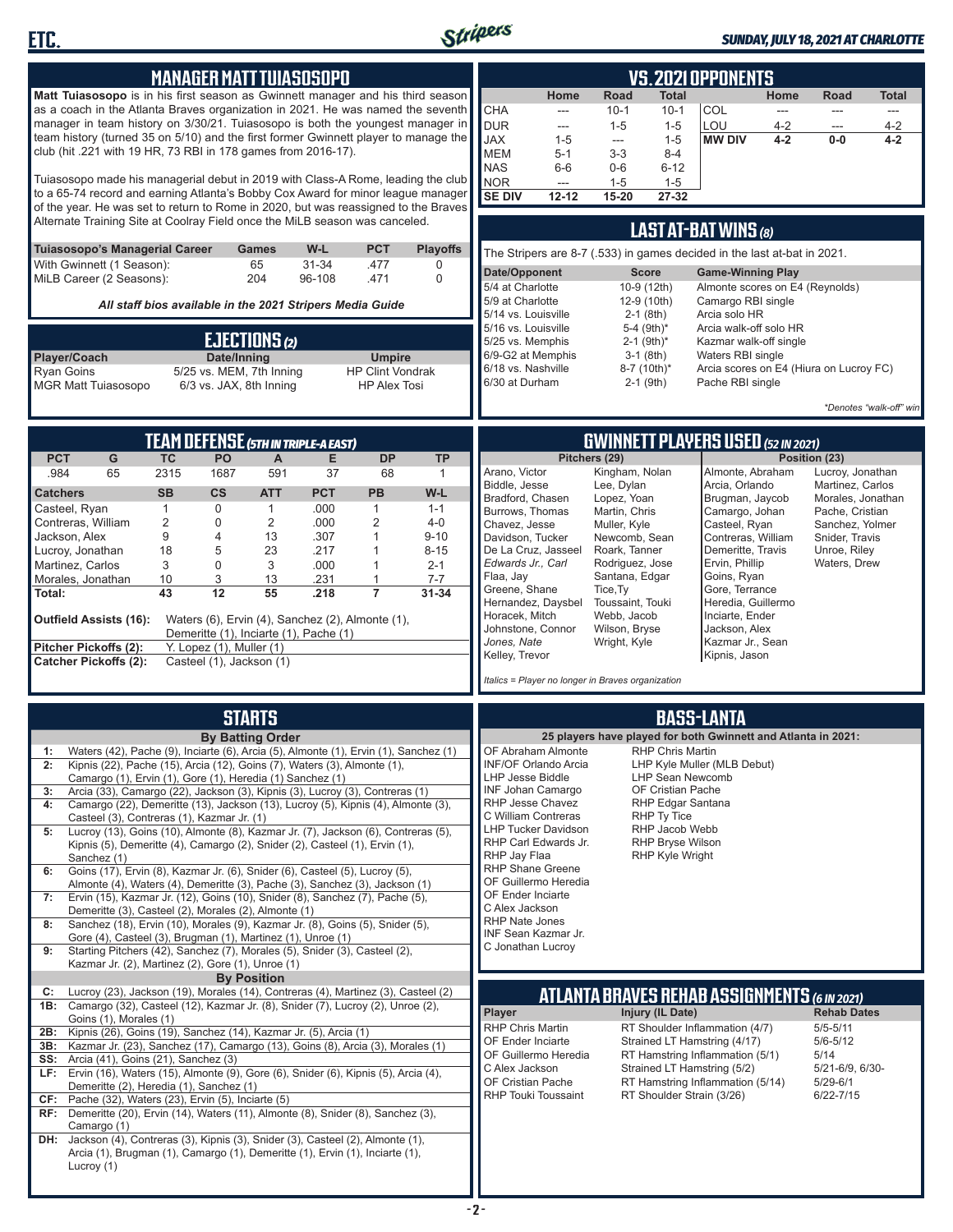## **STARTING PITCHER**



#### *SUNDAY, JULY 18, 2021 AT CHARLOTTE*

# **19****JOSE RODRIGUEZ**

| B/T: | R/R | <b>BORN:</b> 8/29/95 in Bolivar, Venezuela (Age 25)                  |
|------|-----|----------------------------------------------------------------------|
| HT:  | հ-2 | <b>ACQUIRED:</b> Signed by the Atlanta Braves as a minor league free |
| WT:  | 175 | agent (4/21/21)                                                      |

*TONIGHT'S START:* Rodriguez makes his eighth appearance and sixth start with Gwinnett in the finale of a six-game series at Charlotte ... Including four starts with Double-A Mississippi, he is 1-3 with a 4.39 ERA and .219 BAA in 11 games (9 starts) this season ... Career at the Triple-A level (Gwinnett and Salt Lake), he is 3-5 with a 6.71 ERA and .283 BAA in 25 games (7 starts) ... All-time as a starter (MiLB and MLB), he is 27-38 with a 4.74 ERA and .287 BAA in 115 starts.

*2021 SEASON:* Signed by Atlanta as a minor league free agent on 4/21 ... Officially added to the Gwinnett roster on 5/13 ... Made his Stripers debut on 5/14 vs. Louisville (4.0 IP, 1 H, 1 HR, 1 BB, 3 SO, 46p/30s), pitching in relief of starter **Jasseel De La Cruz** ... Made his first start for the Stripers on 5/20 at Nashville (ND, 3.0 IP, 2 H, 0 R, 3 BB, 6 SO) ... Transferred to Double-A Mississippi on 5/29 and went 1-1 with a 1.61 ERA (4 ER in 22.1 IP) over four starts ... Rejoined Gwinnett on 6/22 ... Is 0-2 with an 11.81 ERA (14 ER in 10.2 IP) in four starts since returning to Triple-A.

*2020 SEASON:* Invited to MLB Spring Training for the second straight season with the Los Angeles Angels ... Spent most of the year at the Angels' Alternate Training Site ... Recalled on 8/1 and pitched 1.2 innings (2 H, 0 R, 1 BB, 0 SO) in relief the next day vs. Houston ... DFA'd on 8/10 and outrighted back to the Alternate Training Site after just one outing (0-0, 0.00 ERA, .286 BAA) ... Elected free agency on 10/15.

*CAREER HIGHLIGHTS:* **2016:** Midwest League Midseason All-Star with Class-A Burlington (3-3, 3.36 ERA, 13 GS, 64.1 IP, 52 SO before All-Star break) ... **2017:** California League Midseason All-Star with Advanced-A Inland Empire 66ers (6-5, 4.70 ERA, 14 GS, 76.2 IP before All-Star break) ... **2019:** Made his MLB debut with the Los Angeles Angels (0-1, 2.75 ERA in 9G, 1 start) ... Also made his Triple-A debut with Salt Lake (3-3, 6.29 ERA in 18G, 2 starts).

| <b>RODRIGUEZ'S OVERALL STATS</b>                                                                         |                  |         |       |         |    |     |     |      |      |  |
|----------------------------------------------------------------------------------------------------------|------------------|---------|-------|---------|----|-----|-----|------|------|--|
| Year<br><b>WHIP</b><br>G/GS<br><b>HR</b><br>SΟ<br><b>BAA</b><br><b>ERA</b><br><b>BB</b><br>$W-L$<br>Team |                  |         |       |         |    |     |     |      |      |  |
| 12021                                                                                                    | Mississippi (AA) | $1 - 1$ | 161   | 4/4     |    |     | 27  | .135 | 0.67 |  |
|                                                                                                          | Gwinnett (AAA)   | $0 - 2$ | 7 71  | 7/5     | 6  |     | 21  | .306 | 1.55 |  |
| MiLB Career:                                                                                             |                  | $34-42$ | 4 7 1 | 157/114 | 48 | 190 | 596 | .282 | 1.42 |  |
| MLB Career:                                                                                              |                  | $0 - 1$ | 2.53  | 10/1    | 5  | 12  | 13  | .238 | 1.45 |  |

|            | <b>RODRIGUEZ'S 2021 SPLITS (WITH GWINNETT)</b> |           |                     |
|------------|------------------------------------------------|-----------|---------------------|
| Home:      | 0-0, 2.00 ERA (3G)                             | Road:     | 0-2, 13.03 ERA (4G) |
| Day:       | 0-1, 18.00 ERA (1G)                            | Night:    | 0-1, 6.48 ERA (6G)  |
| Starter:   | 0-2, 9.22 ERA (5G)                             | Reliever: | 0-0, 3.60 ERA (2G)  |
| l Vs. LHB: | .346 BAA, 3 HR                                 | Vs. RHB:  | .283 BAA, 3 HR      |

|         | <b>RODRIGUEZ VS. CHARLOTTE</b> |         |   |    |     |  |    |           |    |           |  |  |  |  |
|---------|--------------------------------|---------|---|----|-----|--|----|-----------|----|-----------|--|--|--|--|
|         | W-L                            | ERA     | G | GS |     |  | ER | <b>HR</b> | BB | <b>SO</b> |  |  |  |  |
| 2021:   | 0-0                            | $- - -$ |   |    | 0.0 |  |    |           |    |           |  |  |  |  |
| Career: | 0-0                            | $- - -$ |   |    | 0.0 |  |    |           |    |           |  |  |  |  |

|                 | <b>RODRIGUEZ'S HIGHS &amp; LOWS</b> |                                  |
|-----------------|-------------------------------------|----------------------------------|
|                 | <b>Season</b>                       | Career (MiLB and MLB)            |
| IIP:            | 6.0 (6/11 at BLX)                   | 8.0 (9/2/17, IE at LAN)          |
| $\mathsf{Iso}:$ | 8 (2x, last: 6/17 vs. BIR)          | 13 (8/11/17, IE vs. RC)          |
| BB:             | 3 (5/20 at NAS)                     | 5 (2x, last: 8/22/17, IE at LAN) |
| H:              | 7 (6/23 at NOR)                     | 13 (6/10/18, MOB vs. JXN)        |
| ER:             | 8 (6/23 at NOR)                     | 9 (2x, last: 8/22/17, IE at LAN) |
| Low-Hit CG:     |                                     | Never                            |
| Low-ER CG:      |                                     | Never                            |

|             | RODRIGUEZ'S 2021 STARTS (ALL LEVELS) |               |                 |   |   |    |    |           |           |           |                          |           |                                                  |  |
|-------------|--------------------------------------|---------------|-----------------|---|---|----|----|-----------|-----------|-----------|--------------------------|-----------|--------------------------------------------------|--|
| <b>Team</b> | Date/Opp.                            | <b>Result</b> | IP              | н | R | ER | HR | <b>BB</b> | <b>SO</b> | NP-S      | Opp. Starter             | Final     | <b>Notes</b>                                     |  |
| <b>GWN</b>  | 5/20 at NAS                          | <b>ND</b>     | 3.0             |   |   |    |    |           |           | 56-36     | Eric Lauer               | $L. 1-3$  | First career start for Gwinnett.                 |  |
| <b>MIS</b>  | 5/30 vs. MTG                         | <b>ND</b>     | 5. <sub>C</sub> |   |   |    |    |           |           | 69-49     | <b>Tobias Myers</b>      | W. 2-1    | Left with 1-0 lead, MIS won in 10 innings.       |  |
| <b>MIS</b>  | 6/5 at PNS                           | $L.0-1$       | 5.2             |   |   |    |    |           |           | 79-54     | Max Meyer                | L. 1-4    | Three of four hits allowed went for extra bases. |  |
| <b>MIS</b>  | $6/11$ at BLX                        | <b>ND</b>     | 6.0             |   |   |    |    |           |           | 86-61     | Jesus Castillo           | $L.3 - 4$ | Run scored on passed ball, double play.          |  |
| <b>MIS</b>  | 6/17 vs. BIR                         | W. 1-1        | 5.2             | 3 |   |    |    |           |           | 84-60     | <b>Blake Battenfield</b> | W. 7-1    | First win since 8/1/19 with Salt Lake vs. OKC.   |  |
| <b>GWN</b>  | 6/23 at NOR                          | $L.0-1$       | 0.2             |   |   |    |    |           |           | $37 - 22$ | <b>Spenser Watkins</b>   | $L.3-9$   | Nearly tied his most career ER allowed (9).      |  |
| <b>GWN</b>  | 6/27 at NOR                          | $L.0-2$       | 2.0             |   |   |    |    |           |           | 52-29     | Kevin Smith              | L. $2-4$  | Allowed 3-run homer to Seth Mejias-Brean.        |  |
| GWN         | 7/3 at DUR                           | <b>ND</b>     | 4.0             | 5 |   |    |    |           | 4         | 63-41     | Shane Baz                | $L.5-6$   | Stripers trailed 2-1 when he exited.             |  |
| GWN         | 7/10 vs. NAS                         | <b>ND</b>     | 4.0             |   |   |    |    |           |           | 53-36     | Thomas Jankins           | W. 8-4    | Faced the minimum through 4.0 innings.           |  |

|                       |           |            |           |    |           | <b>STRIPERS STARTING PITCHERS (10 IN 2021)</b> |                            |                                                     |
|-----------------------|-----------|------------|-----------|----|-----------|------------------------------------------------|----------------------------|-----------------------------------------------------|
| <b>Pitcher</b>        | $W-L$     | <b>ERA</b> | <b>GS</b> | QS |           | <b>Team W-L Run Support</b>                    | <b>Last Gwinnett Start</b> | <b>Final Line</b>                                   |
| Davidson, Tucker      | $2 - 1$   | 0.90       |           |    | $2 - 1$   | 5.33 RPG (16 Tot.)                             | 5/23 at NAS (L)            | 6.0 IP, 1 H, 1 R, 1 ER, 1 BB, 9 SO, 1 HR (82p/51s)  |
| l De La Cruz. Jasseel | $0 - 2$   | 6.68       | 10        |    | $5 - 5$   | 2.10 RPG (21 Tot.)                             | 7/16 at CLT (ND)           | 4.0 IP, 2 H, 1 R, 1 ER, 3 BB, 2 SO (62p/38s)        |
| Johnstone, Connor     | $1 - 6$   | 7.63       | 10        |    | $3 - 7$   | 2.00 RPG (20 Tot.)                             | 6/23-G2 at NOR (L)         | 2.2 IP, 7 H, 5 R, 5 ER, 1 BB, 2 SO, 2 HR (49p/34s)  |
| Kingham, Nolan        | $0 - 3$   | 9.49       | 3         |    | $0 - 3$   | $0.00$ RPG $(0$ Tot.)                          | 7/11 vs. NAS (L)           | 5.0 IP, 6 H, 3 R, 3 ER, 2 BB, 4 SO, 1 HR (77p/55s)  |
| Muller, Kyle          | $2 - 2$   | 3.92       | 9         |    | $7-2$     | 4.22 RPG (38 Tot.)                             | 7/14 at CLT (ND)           | 4.0 IP, 1 H, 0 R, 2 BB, 4 SO, 1 WP (71p/44s)        |
| Roark, Tanner         | $0 - 0$   | 0.00       |           |    | $1 - 0$   | 3.00 RPG (3 Tot.)                              | 7/17 at CLT (ND)           | 2.0 IP, 0 H, 0 R, 2 BB, 3 SO, 1 HBP (32p/19s)       |
| Rodriguez, Jose       | $0 - 2$   | 9.22       | 5         |    | $1 - 4$   | $0.60$ RPG $(3$ Tot.)                          | 7/10 vs. NAS (ND)          | 4.0 IP, 1 H, 0 R, 0 BB, 5 SO (53p/36s)              |
| Toussaint. Touki      | $2 - 1$   | 4.32       | 4         | 2  | $2 - 2$   | 3.50 RPG (14 Tot.)                             | 7/13 at CLT (W)            | 6.0 IP, 3 H, 2 R, 2 ER, 3 BB, 7 SO, 1 HR (89p/54s)  |
| Wilson, Bryse         | $4 - 2$   | 4.47       | 9         | 3  | $6 - 3$   | 3.00 RPG (27 Tot.)                             | 7/7 vs. NAS (ND)           | 5.0 IP, 8 H, 5 R, 5 ER, 2 BB, 2 SO, 2 HR (81p/50s)  |
| Wright, Kyle          | $2 - 3$   | 4.31       |           |    | $4 - 7$   | 2.00 RPG (22 Tot.)                             | 7/15 at CLT (ND)           | 3.0 IP, 8 H, 6 R, 6 ER, 1 BB, 5 SO, 1 HR (71 p/46s) |
| Total:                | $13 - 22$ | 5.14       | 65        | 12 | $31 - 34$ | 2.52 RPG (164 Tot.)                            |                            |                                                     |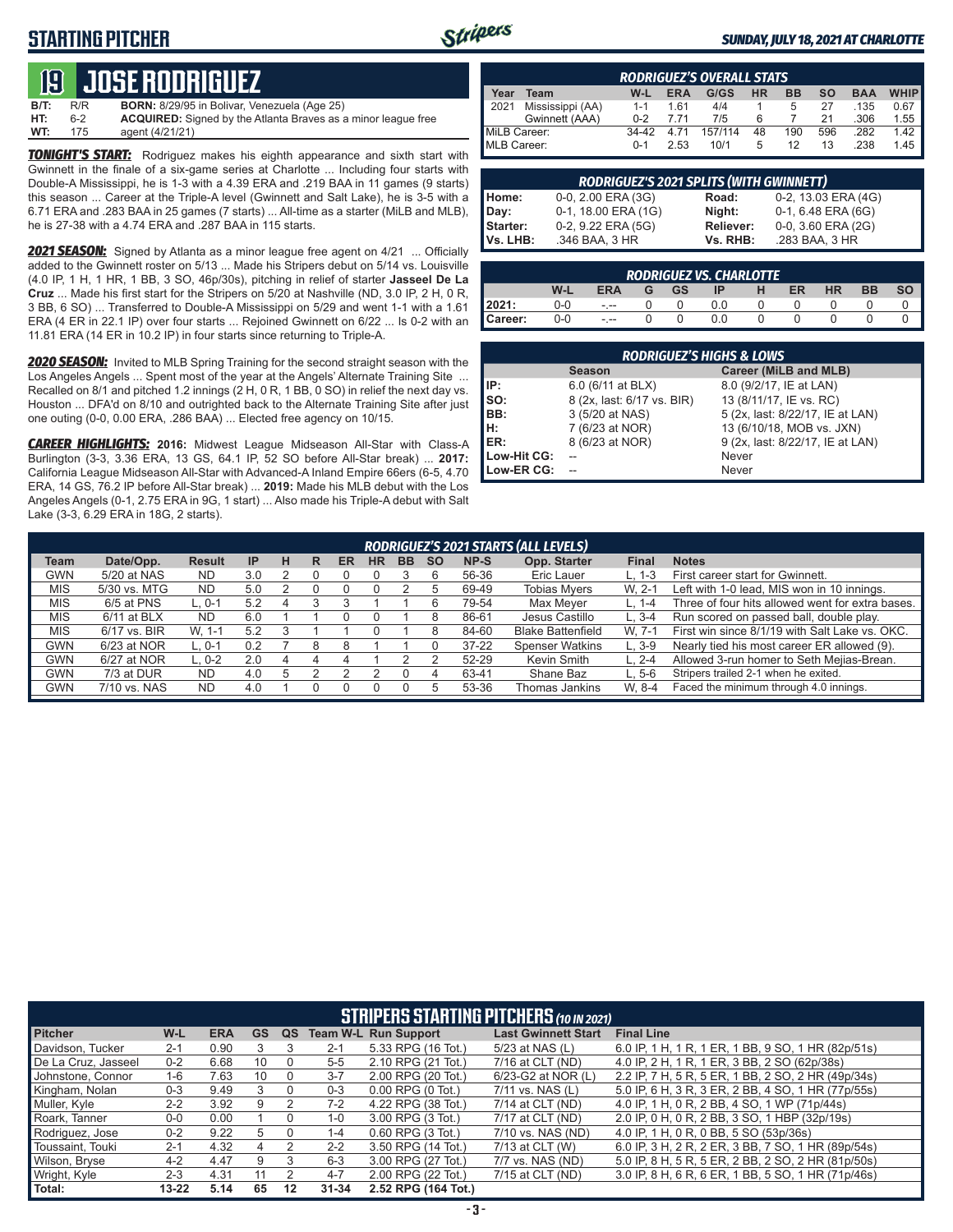### **BULLPEN**



**September:**

#### *SUNDAY, JULY 18, 2021 AT CHARLOTTE*

|                                | <b>STRIPERS PITCHING BREAKDOWN</b> |            |                                |           |       |  |                          |           |            |  |  |  |  |  |
|--------------------------------|------------------------------------|------------|--------------------------------|-----------|-------|--|--------------------------|-----------|------------|--|--|--|--|--|
|                                | W-L                                | <b>ERA</b> | $IP$ R                         |           | ER HR |  | <b>BB</b>                | <b>SO</b> | <b>BAA</b> |  |  |  |  |  |
| Starters:                      |                                    |            | 13-22 5.14 275. 163 157 42 117 |           |       |  |                          | 288       | .262       |  |  |  |  |  |
| Relievers:                     | 18-12 3.38                         |            | 287.1 121 108 32 109 334       |           |       |  |                          |           | .228       |  |  |  |  |  |
| ∎Total:                        | 31-34                              | 4.24       | 562.1 284                      |           |       |  | 265 74 226 622 245       |           |            |  |  |  |  |  |
| <b>Saves/Opp:</b> 8/19 (42.1%) |                                    |            |                                | Holds: 23 |       |  | IR/Scored: 50/18 (36.0%) |           |            |  |  |  |  |  |

|                       | <b>PITCHING BY MONTH</b>                                                         |      |       |     |     |    |    |     |      |  |  |  |  |  |  |
|-----------------------|----------------------------------------------------------------------------------|------|-------|-----|-----|----|----|-----|------|--|--|--|--|--|--|
|                       | W-L<br><b>HR</b><br>BB<br><b>SO</b><br><b>BAA</b><br>ER<br><b>ERA</b><br>IP<br>R |      |       |     |     |    |    |     |      |  |  |  |  |  |  |
| May:                  | $14 - 10$                                                                        | 3.50 | 211.0 | 90  | 82  | 28 | 65 | 240 | .222 |  |  |  |  |  |  |
| June:                 | $9 - 16$                                                                         | 4.55 | 213.2 | 115 | 108 | 26 | 94 | 223 | 263  |  |  |  |  |  |  |
| July:                 | $8 - 8$                                                                          | 4.90 | 137.2 | 79  | 75  | 20 | 67 | 159 | .251 |  |  |  |  |  |  |
| August:<br>Sentember: |                                                                                  |      |       |     |     |    |    |     |      |  |  |  |  |  |  |

|                     | <b>RELIEF SUMMARY (CURRENT STRIPERS ONLY, GWINNETT STATS ONLY)</b> |            |    |           |            |        |              |                    |                                                    |                         |  |  |  |
|---------------------|--------------------------------------------------------------------|------------|----|-----------|------------|--------|--------------|--------------------|----------------------------------------------------|-------------------------|--|--|--|
| <b>Pitcher</b>      | W-L                                                                | <b>ERA</b> | G  | <b>GF</b> | <b>HLD</b> | SV/OPP | <b>IR/RS</b> | <b>Last Outing</b> | <b>Last Final Line</b>                             | <b>Scoreless Streak</b> |  |  |  |
| Arano, Victor       | $0 - 1$                                                            | 4.08       | 17 | h         |            | 1/3    | 2/0          | 7/15 at CLT        | 1.0 IP, 0 H, 0 R, 0 BB, 2 SO (14p/9s)              | 1G (1.0 IP)             |  |  |  |
| Biddle, Jesse (L)   | $0 - 1$                                                            | l.98       | 14 |           |            | 0/1    | 7/3          | 7/17 at CLT        | $0.1$ IP, 1 H, 0 R, 0 BB, 1 SO (9p/5s)             | 6G (5.1 IP)             |  |  |  |
| Bradford, Chasen    | $3-0$                                                              | 3.86       | 20 |           |            | 0/1    | 2/2          | 7/17 at CLT        | 1.0 IP, 2 H, 2 R, 2 ER, 1 BB, 2 SO, 1 HR (22p/13s) | $-1G$                   |  |  |  |
| Burrows, Thomas (L) | $2 - 0$                                                            | 3.08       | 19 |           |            | 0/0    | 15/6         | 7/17 at CLT        | 1.2 IP, 1 H, 1 R, 1 ER, 2 BB, 3 SO (31p/18s)       | $-1G$                   |  |  |  |
| De La Cruz, Jasseel | $1 - 0$                                                            | 1.93       |    |           |            | 0/0    | 0/0          | 7/10 vs. NAS       | 3.0 IP, 0 H, 0 R, 3 BB, 3 SO (49p/28s)             | 2G (4.0 IP)             |  |  |  |
| Flaa. Jav           | $0 - 1$                                                            | 3.60       | 14 | 4         |            | 0/0    | 2/0          | 7/16 at CLT        | 1.0 IP, 1 H, 0 R, 1 BB, 0 SO (8p/4s)               | 1G (1.0 IP)             |  |  |  |
| Johnstone, Connor   | $1 - 0$                                                            | 0.79       |    |           |            | 0/0    | 5/3          | 7/17 at CLT        | Win, 2.0 IP, 0 H, 0 R, 0 BB, 2 SO (23p/16s)        | 2G (3.0 IP)             |  |  |  |
| Kelley, Trevor      | $0 - 2$                                                            | 2.29       | 17 | 6         | 3          | 0/1    | 4/1          | 7/17 at CLT        | 1.0 IP, 0 H, 0 R, 1 BB, 1 SO (17p/12s)             | 3G (3.0 IP)             |  |  |  |
| Lee, Dylan (L)      | $2 - 0$                                                            | 2.52       | 17 |           |            | 0/1    | 3/0          | 7/15 at CLT        | 1.0 IP, 2 H, 2 R, 2 ER, 1 BB, 1 SO, 1 HR (24p/14s) | $-2G$                   |  |  |  |
| Lopez, Yoan         | $2 - 2$                                                            | 4.97       | 13 |           |            | 0/1    | 2/2          | 7/16 at CLT        | 1.0 IP, 3 H, 2 R, 2 ER, 1 BB, 2 SO, 1 HR (20p/12s) | $-1G$                   |  |  |  |
| Newcomb, Sean (L)   | $0 - 0$                                                            | 3.00       | 6  | 5         |            | 1/1    | 0/0          | 7/16 at CLT        | Save, 1.0 IP, 0 H, 0 R, 0 BB, 3 SO, 1 HB (15p/10s) | 2G (2.0 IP)             |  |  |  |
| Roark, Tanner       | $1 - 1$                                                            | 3.42       | 12 |           |            | 1/2    | 0/0          | 7/13 at CLT        | Save, 2.0 IP, 3 H, 1 R, 1 ER, 0 BB, 2 SO (28p/18s) | $-1G$                   |  |  |  |
| Rodriguez, Jose     | $0 - 0$                                                            | 3.60       |    |           |            | 0/0    | 0/0          | 5/26 vs. MEM       | 1.0 IP, 2 H, 1 R, 1 ER, 0 BB, 1 SO, 1 HR (13p/10s) | $-2G$                   |  |  |  |
| Tice, Ty            | $1 - 0$                                                            | 5.40       | 10 |           |            | 0/0    | 5/1          | 7/16 at CLT        | Win, 1.0 IP, 1 H, 0 R, 0 BB, 0 SO, 1 WP (12p/6s)   | 1G (1.0 IP)             |  |  |  |
| Webb, Jacob         | $0 - 1$                                                            | 3.38       | 13 | 12        |            | 3/3    | 0/0          | 7/17 at CLT        | 1.0 IP, 1 H, 0 R, 0 BB, 1 SO (10p/10s)             | 1G (1.0 IP)             |  |  |  |
| Wilson, Bryse       | $1 - 0$                                                            | .80        |    |           |            | 0/0    | 0/0          | 7/14 at CLT        | Win, 5.0 IP, 5 H, 1 R, 1 ER, 0 BB, 1 SO (45p/34s)  | $-1G$                   |  |  |  |

| <b>SCORELESS INNINGS STREAKS (10-PLUS INNINGS)</b> |           |                   |                       |  |  |  |  |  |  |  |  |
|----------------------------------------------------|-----------|-------------------|-----------------------|--|--|--|--|--|--|--|--|
| <b>Pitcher</b>                                     | Length    | <b>Dates</b>      | <b>Stats</b>          |  |  |  |  |  |  |  |  |
| Bradford, C.                                       | $16.0$ IP | 5/7-6/13 (10G)    | 1-0, 6 H, 3 BB, 12 SO |  |  |  |  |  |  |  |  |
| Wright, K                                          | 12.0 IP   | 5/25-6/5 (3GS)    | 1-0, 11 H, 3 BB, 8 SO |  |  |  |  |  |  |  |  |
| Roark, T.                                          | $11.0$ IP | $6/4 - 6/20$ (5G) | 1-0, 8 H, 4 BB, 11 SO |  |  |  |  |  |  |  |  |

# **54 VICTOR ARANO** *- RHP - 26 YRS - COSAMALOAPAN, MEXICO*

- **• 2021 with GWN: 5/14 vs. LOU:** Earned GWN's first save of 2021 (1.0 IP, 1 H). **• 2021 with ATL:** Recalled on 5/8, but did not pitch ... Optioned on 5/10 ... DFA'd and outrighted to Gwinnett on 6/6.
- **• Spring Training:** 0-1, 34.71 ERA, .538 BAA, 1 SV in 3G with Atlanta.
- **• 2020:** Was a member of Philadelphia's 60-man player pool, but spent the entire year at the Alternate Site in Lehigh Valley ... DFA'd by the Phillies on 1/18.
- **• 2019:** Limited to just 6G with Triple-A Lehigh Valley (2-0, 0.00 ERA in 3G) and Philadelphia (1-0, 3.86 ERA in 3G) ... Was on injured list from 4/20-end of season (right elbow inflammation).
- **• Acquired:** Claimed off waivers from Philadelphia (1/22/21) ... Originally signed by the Los Angeles Dodgers as a non-drafted free agent (4/4/13).
- **• MLB Career:** 3-2, 2.65 ERA, .224 BAA, 3 SV in 73G with Philadelphia (2017-19).

# **48 JESSE BIDDLE** *- LHP - 29 YRS - PHILADELPHIA, PA*

- **• 2021 with GWN: Since 6/23, has a 0.00 ERA (0 ER in 5.1 IP) and .211 BAA (4 H, 3 BB, 12 SO) in 6G** ... **5/22-6/13:** Posted a 1.50 ERA (1 ER in 6.0 IP) over 6G.
- **• 2021 with ATL:** Had his contract selected on 4/17, pitched in 8G with the Braves (0-0, 8.44 ERA, 10 ER in 10.2 IP) ... DFA'd on 5/17, outrighted to Gwinnett on 5/19.
- **• Spring Training:** 0-0, 3.00 ERA, .257 BAA, 2 SV in 9G with Cincinnati ... Released on 3/26 after re-signing as MiLB FA on 12/11/20.
- **• 2020:** Opened the year at Cincinnati's Alternate Training Site ... Contract selected on 8/25 (0-0, 0.00 ERA, 0 ER in 0.2 IP in 1G) ... Placed on 10-day injured list on 8/29 (left shoulder impingement) and missed the remainder of the year.
- **• Acquired:** MiLB FA (4/2/21) ... Originally Philadelphia's 1st-round pick (27th overall) in 2010 out of Germantown Friends High School (Philadelphia, PA).
- **• MLB Career:** 6-2, 5.07 ERA, .261 BAA, 1 SV in 99G with ATL (2018-19, 2021), SEA (2019), TEX (2019), CIN (2020).

## **28 CHASEN BRADFORD** *- RHP - 31 YRS - LAS VEGAS, NV*

- **• 2021 with GWN:** All 3 of his wins have been 2.0-IP outings: 5/15 vs. LOU (1 H, 0 R, 2 SO), 6/16 vs. NAS (3 H, 1 ER, 3 SO), and 6/24 at NOR (0 H, 0 R, 1 BB, 3 SO) ... **5/7-6/13:** Posted team-best 16.0-IP scoreless streak over 10G (6 H, 3 BB, 12 SO).
- **• 2020:** Re-signed by Seattle to an MiLB deal on 1/15, but was not included on the Mariners' 60-man player pool ... Did not play.
- **• 2019:** Split time between Seattle (0-0, 4.86 ERA, 1 SV in 12G) and Triple-A Tacoma (0-0, 6.75 ERA, 1 SV in 5G).
- **• Acquired:** MiLB FA (3/15/21) ... Originally the New York Mets' 35th round pick in 2011 out of the University of Central Florida.
- **• MLB Career:** 7-0, 3.89 ERA, .253 BAA, 1 SV in 86G with NYM, SEA (2017-19).

|                | <b>PITCHER AWARDS &amp; HONORS</b>  |                         |
|----------------|-------------------------------------|-------------------------|
| <b>Pitcher</b> | <b>Award/Date</b>                   | <b>Stats</b>            |
| Wilson. B.     | AAA East Pitcher of Week (6/28-7/4) | 0-0, 7.0 IP, 0 ER, 7 SO |

# **49 THOMAS BURROWS** *- RHP - 26 YRS - FLORENCE, AL*

- **• 2021 with GWN: 5/26 vs. MEM:** Earned his first win (1.0 IP, 0 H, 0 R, 2 SO) ... **6/20-7/2:** Struck out 12 over 7.0 scoreless IP (3 H, 1 BB) in 5G ... **7/15 at CLT:** Improved to 2-0 (1.0 IP, 0 H, 0 R, 0 BB, 1 SO) in 11-10 win.
- **• MLB.com Prospect Rankings:** #20 (Braves Top 30).
- **• Spring Training:** 0-1, 6.75 ERA, .222 BAA, 0 SV in 4G with Atlanta.
- **• 2020:** Was an NRI to Spring Training, but not included on 60-man player pool.
- **• 2019:** Went 2-4 with a 4.42 ERA, .221 BAA, and 7 saves (7-for-9) in 43G between Double-A Mississippi and Gwinnett ... Stranded 16 of 17 inherited runners with the Stripers (94.1%) ... Won Atlanta's Bill Lucas Award for community service.
- **• Acquired:** Via trade with Seattle (1/11/17) ... Originally the Mariners' 4th-round pick in 2016 out of the University of Alabama.

### **45 JAY FLAA** *- RHP - 29 YRS - BISMARCK, ND*

- **• 2021 with GWN: 5/13-6/24:** Did not allow an ER over his first 10G (1 R in 11.0 IP, 7 H, 9 BB, 15 SO, .171 BAA).
- **• 2021 with ATL:** From 5/23-5/30, went 0-0 with a 27.00 ERA (4 ER in 1.1 IP) in 1G Outrighted to Gwinnett on 7/13.
- **• 2021 with BAL:** Selected by Baltimore on 4/26 and made his MLB debut on 4/27 vs. the NY Yankees (1.1 IP, 2 BB, 1 SO, struck out Aaron Judge) ... Optioned on 4/28, appeared in 1G with Triple-A Norfolk (0-0, 16.20) ... DFA'd on 5/8.
- **• Spring Training:** 0-0, 3.38 ERA, .200 BAA, 0 SV in 3G with Baltimore.
- **• 2020:** Was not on Baltimore's 60-man player pool, did not play.
- **• 2019:** Went 2-5 with a 4.69 ERA, .256 BAA, and 5 SV in 40G (3 starts) between Double-A Bowie and Norfolk (2-3, 5.24 ERA, 4 SV in 29G during Triple-A debut).
- **• Acquired:** Claimed off waivers from Baltimore (5/11/21) ... Originally the Orioles' 6th-round pick in 2015 out of North Dakota State University (Fargo, ND).
- **• MLB Career:** 0-0, 13.50 ERA, .300 BAA in 2G with Baltimore, Atlanta (2021).

## **51 CONNOR JOHNSTONE** *- RHP - 26 YRS - SAN DIEGO, CA*

- **• 2021 with GWN: Is 1-0 with a 0.79 ERA and .081 BAA in 7G in relief (1-6, 7.63 ERA, .320 BAA in 10 starts)** ... **5/4-5/8:** Threw 8.0 scoreless IP over his first 2 outings, including a 5.0-inning spot start (win, 1 H, 0 BB, 5 SO) on 5/8 at CLT.
- **• Spring Training:** 0-1, 4.76 ERA, .273 BAA, 1 SV in 6G with Atlanta.
- **• 2020:** Was an NRI to Braves Spring Training, but not on 60-man player pool.
- **• 2019:** With Double-A Mississippi and Gwinnett, went 7-4 with a 4.24 ERA, .296 BAA, and 1 SV in 35G (7 starts) ... His 7 wins ranked T-8th in the Braves org.
- **• Acquired:** Braves 21st-round pick in 2017 out of Wake Forest University.
- **• Local Product:** Played baseball at Roswell High School (Roswell, GA).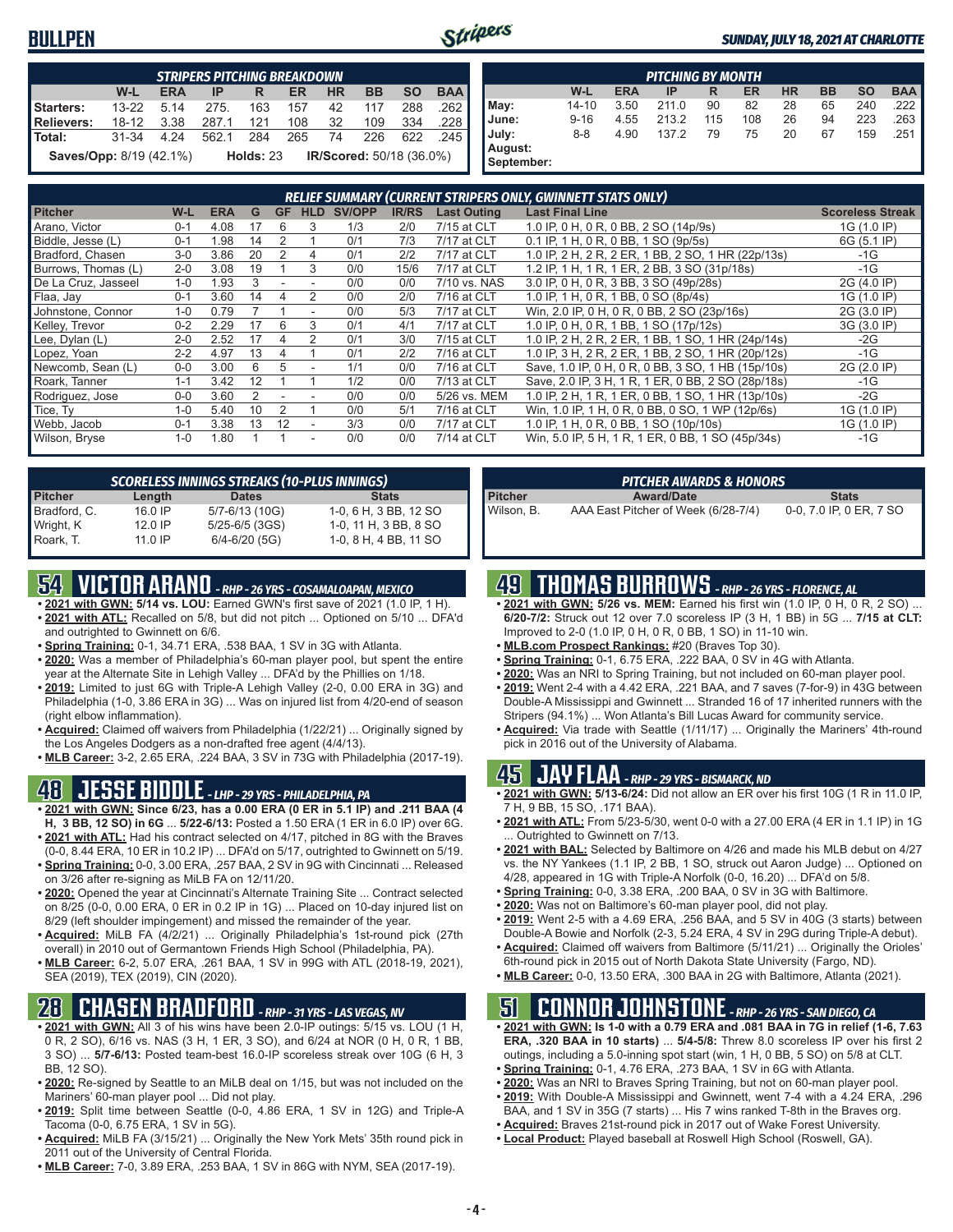# **43 TREVOR KELLEY** *- RHP - 27 YRS - PROVIDENCE, RI*

- **• 2021 with GWN: 5/12-6/27:** Allowed runs in just 2 of 13G for a 1.72 ERA (3 ER in 15.2 IP, 13 H, 6 BB, 15 SO, .241 BAA).
- **• Spring Training:** Did not pitch in Chicago Cubs' MLB camp ... Released on 4/23. **• 2020:** Pitched in 4G with Philadelphia, going 0-0 with a 10.80 ERA ... Outrighted
- on 8/14 and spent the rest of the season at the Phillies Alternate Site. **• 2019:** In 52G with Triple-A Pawtucket, went 5-5 with a 1.79 ERA, .216 BAA, and
- 12 SV ... Was an International League Midseason and Postseason All-Star and a *Baseball America* Triple-A All-Star ... Led IL in appearances and was T-1st in saves ... Made MLB debut on 7/2 at Toronto and logged 10G with Boston (0-3, 8.64 ERA).
- **• Acquired:** MiLB FA (4/28/21) ... Originally Boston's 36th-round pick in 2015 out of the University of North Carolina at Chapel Hill.
- **• MLB Career:** 0-3, 9.26 ERA, .347 BAA, 0 SV in 14G with BOS (2019), PHI (2020).

# **58 DYLAN LEE** *- LHP - 26 YRS - DINUBA, CA*

- **• 2021 with GWN: 5/4 at CLT:** Earned the win in his Stripers' debut (2.0 IP, 1 H, 1 R, 0 ER, 0 BB, 3 SO in 10-9 win in 12 innings) ... **6/11 at MEM:** Recorded his first pro hit, a double (1-for-2, R) ... **5/26-7/9:** Had a 1.65 ERA (3 ER in 16.1 IP, 9 H, 2 BB, 12 SO) and .161 BAA over 12G.
- **• Spring Training:** 0-0, 0.00 ERA, 0 SV in 2G with Miami ... Released on 3/29.
- **• 2020:** Was a non-roster invite to Marlins Spring Training, but was not on Miami's 60-man player pool ... Did not play.
- **• 2019:** Logged 45G between Double-A Jacksonville (0-3, 1.91 ERA, .176 BAA, 13 SV in 32G) and Triple-A New Orleans (1-3, 4.71 ERA, .329 BAA, 0 SV in 13G).
- **• Acquired:** MiLB FA (4/15/21) ... Originally Miami's 10th-round pick in 2016 out of Cal State Fresno (Fresno, CA).

## **55 YOAN LOPEZ** *- RHP - 28 YRS - NUEVA GERONA, CUBA*

- **• 2021 with GWN:** Has earned both of his wins in extra innings, 6/9-G2 at MEM (1.0 IP, 1 H, 0 R in 3-1 win in 8 innings) and 6/18 vs. NAS (1.0 IP, 2 H, 1 R, 0 ER, 1 SO in 8-7 win in 10 innings).
- **• 2021 with ARI:** Began the season on Arizona's Opening Day roster ... In 2 stints, went 0-0 with a 6.57 ERA (9 ER in 12.1 IP) and 0 SV (0-for-3) in 13G ... DFA'd on 5/20, traded to Atlanta on 5/22 and optioned to Gwinnett.
- **• Spring Training:** 1-0, 4.91 ERA, .214 BAA, 0 SV in 8G with Arizona.
- **• 2020:** In 20G with Arizona, went 0-1 with a 5.95 ERA, .269 BAA, and 2 holds. **• 2019:** Set MLB career highs in G (70) and holds (21), going 2-7 with a 3.41 ERA, .232 BAA, and 1 SV (1-for-4) with the D-backs.
- **• Acquired:** Via trade with Arizona in exchange for CF Deivi Estrada (5/22/21) ... Originally signed by the D-backs as a NDFA out of Cuba (1/16/15).
- **• MLB Career:** 2-8, 4.25 ERA, .252 BAA, 1 SV in 113G with Arizona (2018-21).

# **24 SEAN NEWCOMB** *- LHP - 28 YRS - BROCKTON, MA*

- **• 2021 with GWN:** Has been optioned twice, on 5/5 and 6/30 ... **5/6-7/3:** Struck out 8 over 3.0 scoreless IP (1 H, 1 BB) in 3G ... **7/16 at CLT:** Struck out the side in the 9th for his first save (1.0 IP, 0 H, 0 R, 1 HB).
- **• Gwinnett Career:** 5-4 with a 2.84 ERA and .209 BAA in 19G (14GS) since 2017.
- **• 2021 with ATL:** In 23G, is 2-0 with a 5.82 ERA, .222 BAA, and 1 SV (1-for-2).
- **• Spring Training:** 0-0, 1.29 ERA, .227 BAA, 0 SV in 6G (1GS) with Atlanta.
- **• 2020:** Made just 4 starts with the Braves (0-2, 11.20 ERA) ... Spent most of the year at the Alternate Training Site at Coolray Field.
- **• Acquired:** Via trade with the Los Angeles Angels in exchange for SS Andrelton Simmons (11/12/15) ... Originally the Angels' 1st-round pick (15th overall) in 2014 out of the University of Hartford (West Hartford, CT).
- **• MLB Career:** 24-23, 4.26 ERA, .241 BAA, 2 SV in 132G (57GS) with Atlanta (2017-21) ... In 6G during the 2018-19 Postseasons, went 1-0 with a 1.08 ERA.

# **57 TANNER ROARK** *- RHP - 34 YRS - WILMINGTON, IL*

- **• 2021 with GWN: 5/23 at NAS:** Struck out 3 over 1.0 IP in his Stripers debut ... **6/10 at MEM:** Tossed 2.0 innings in relief (1 H, 0 R, 1 BB, 1 SO) for first win ... **6/4- 6/20:** Pitched 11.0 scoreless innings over 5G (8 H, 4 BB, 11 SO, .205 BAA) ... **7/13 at CLT:** Notched his first save since 2015 with Washington (2.0 IP, 3 H, 1 ER, 0 BB, 2 SO in 5-3 win) ... **7/17 at CLT:** Made his first Triple-A start since 8/2/13 (SYR at LOU), worked 2.0 IP in a no-decision (0 H, 0 R, 2 BB, 3 SO).
- **• 2021 with ATL:** Contract selected on 6/24, but did not pitch before being optioned back to Gwinnett on 6/27.
- **• 2021 with TOR:** Was on Toronto's Opening Day roster, went 0-1 with a 6.43 ERA in 3G (1 start) ... Released by the Blue Jays on 5/3.
- **• Spring Training:** 2-1, 8.44 ERA, .295 BAA in 4 starts with Toronto.
- **• 2020:** Made 11 starts with the Blue Jays, going 2-3 with a 6.80 ERA and .309 BAA.
- **• 2019:** Went 10-10 with a 4.35 ERA and .275 BAA in 31 starts with CIN and OAK. **• Acquired:** MiLB FA (5/10/21) ... Originally Texas's 25th-round pick in 2008 out of the University of Illinois at Urbana-Champaign.
- **• MLB Career:** 76-68, 3.85 ERA, .254 BAA, 1 SV in 227G (184 starts) with WSH, CIN, OAK, TOR (2013-21) ... Pitched in 2014 and 2016 Postseasons with Nationals (0-1, 3.86 ERA in 3G, 1 start).

## **53 TY TICE** *- RHP - 24 YRS - PRAIRIE GROVE, AR*

- **• 2021 with GWN: 6/10-7/2:** Scored upon in just 1 of 7G (1.29 ERA, 1 ER in 7.0 IP, 4 H, 1 BB, 7 SO, .174 BAA) ... **7/16 at CLT:** Earned his first win (1.0 IP, 1 H, 0 R, 0 BB, 0 SO).
- **• 2021 with ATL:** Recalled on 6/20 and pitched once (6/21 at NYM, 1.0 IP, 1 H, 0 R, 1 BB, 0 SO) ... Optioned back to Gwinnett on 6/24.
- **• 2021 with TOR:** Recalled from the Alternate Training Site 3 times (4/9, 4/24, 5/22), went 0-0 with a 5.14 ERA (4 ER in 7.0 IP) in 4G during his MLB debut ... Also pitched once for Triple-A Buffalo (0 ER in 1.0 IP) ... DFA'd on 5/30.
- **• Spring Training:** 1-0, 9.00 ERA, .273 BAA, 0 SV in 6G with Toronto.
- **• 2020:** Spent the entire year at the Blue Jays' Alternate Training Site ... Did not reach the Majors ... Had his contract selected by Toronto on 11/20.
- **• 2019:** Between Double-A New Hampshire and Triple-A Buffalo, went 3-4 with a 2.34 ERA, .196 BAA, and 8 saves (8-for-12) in 46 relief appearances.
- **• Acquired:** Via trade from Toronto in exchange for cash (6/4/21) ... Originally the Blue Jays' 16th-round pick in 2017 out of Central Arkansas.
- **• MLB Career:** 0-0, 4.50 ERA, .303 BAA in 5G with Toronto, Atlanta (2021).

# **71 JACOB WEBB** *- RHP - 27 YRS - RIVERSIDE, CA*

**• 2021 with GWN: Is 3-for-3 in save chances despite posting a 6.00 ERA (2 ER in 3.0 IP, 4 H, 0 BB, 4 SO, 1 HB) in those outings** ... **5/26-6/9:** Struck out 5 over 5.0 IP (0 R, 2 H, 0 BB) in 5G.

- **• 2021 with ATL:** Recalled 4 times (4/7, 4/10, 6/5, 6/17) ... In 17G with the Braves, is 1-2 with a 5.29 ERA (10 ER in 17.0 IP) and a .324 BAA.
- **• Spring Training:** 1-0, 2.57 ERA, .222 BAA, 2 HLD in 7G with Atlanta ... Optioned to the Alternate Training Site in Gwinnett on 3/25.
- **• 2020:** Assigned to the Alternate Training Site on 7/19, but missed over a month with a right shoulder strain (placed on 60-day injured list on 7/20) ... Activated on 9/8 and went 0-0 with a 0.00 ERA (0 ER in 10.0 IP) and .200 BAA in 8G ... Made his MLB Postseason debut, going 0-0 with a 9.00 ERA (3 ER in 3.0 IP) in 3G.
- **• 2019:** Made his MLB debut with Atlanta, going 4-0 with a 1.39 ERA (5 ER in 32.1 IP), .205 BAA, 9 holds, and 2 saves (2-for-4) in 36G ... Also logged 10G with Gwinnett (0-1, 6.97 ERA, .225 BAA, 1 SV).
- **• Acquired:** Braves' 18th-round pick in 2014 out of Tabor College (Hillsboro, KS).
- **• MLB Career:** 5-2, 2.28 ERA, .243 BAA, 2 SV in 61G with Atlanta (2019-21).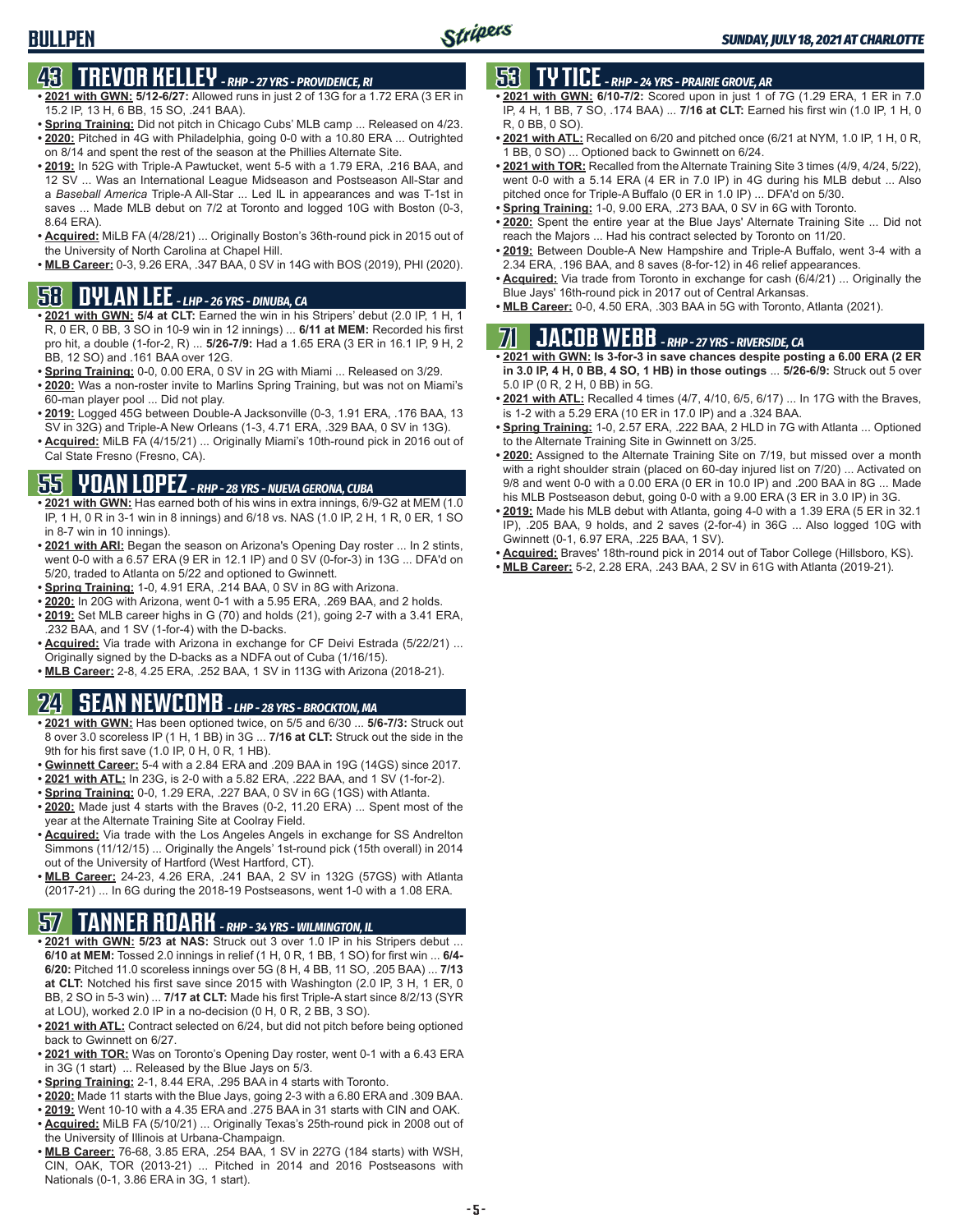#### Stripers **OFFENSE** *SUNDAY, JULY 18, 2021 AT CHARLOTTE TOTAL:* .246, 81 HR, .757 OPS *RISP:* .261, 24 HR, .802 OPS *RUNS/INNING: 1 2 3 4 5 6 7 8 9 X TOT Vs. LHP:* .246, 34 HR, .782 OPS *RISP/2O:* .224, 10 HR, .714 OPS **Stripers:** 55 29 25 35 32 36 42 41 25 11 331 **Vs. RHP:** .246, 47 HR, .744 OPS **LOADED:** .281, 5 HR, .947 OPS **Opponents:** 43 37 38 33 19 30 32 24 16 12 284

|               |                          |                |                |                |                |                          |                          | <b>HOME RUNS</b>       |                                               |                          | <b>MULTI-GAMES</b>       |                          |
|---------------|--------------------------|----------------|----------------|----------------|----------------|--------------------------|--------------------------|------------------------|-----------------------------------------------|--------------------------|--------------------------|--------------------------|
| Player        | 1 <sub>R</sub>           | 2R             | 3R             | <b>GS</b>      | Tot.           |                          |                          | Off LH Off RH Team W-L | <b>Last HR with Gwinnett (Regular Season)</b> | <b>Hit</b>               | <b>RBI</b>               | <b>HR</b>                |
| Almonte       | $\overline{2}$           |                |                |                | 3              |                          | 2                        | $3-0$                  | 5/30/21 vs. MEM, 1R (RH Connor Jones)         | 8                        | 5                        |                          |
| Arcia         | 10                       | 3              | ٠              |                | 13             | 6                        | $\overline{7}$           | $7 - 4$                | 7/3/21 at DUR, 1R/Leadoff (RH Shane Baz)      | 16                       | 8                        | 1                        |
| Brugman       | $\sim$                   | ÷              | ÷              | ٠              | ٠              |                          | $\sim$                   | $0 - 0$                |                                               | ٠                        | $\overline{\phantom{a}}$ | $\overline{\phantom{a}}$ |
| Camargo       | 4                        | $\overline{2}$ |                |                |                | 3                        | 4                        | $3 - 3$                | 7/10/21 vs. NAS, 1R (RH Thomas Jankins)       | 14                       | 5                        | $\overline{ }$           |
| Casteel       |                          | 2              |                |                | 3              | $\overline{2}$           |                          | $2 - 1$                | 6/24/21 at NOR, GS (LH Zac Lowther)           | 5                        | 5                        |                          |
| Contreras     | $\overline{2}$           |                | ÷.             |                | 3              |                          | 2                        | $3-0$                  | 7/17/21 at CLT, 2R (RH Mike Wright)           | 4                        | $\overline{2}$           |                          |
| Demeritte     | 6                        | $\overline{2}$ |                |                | 9              | Δ                        | 5                        | $8 - 1$                | 7/17/21 at CLT, GS (RH Tyler Johnson)         | 8                        | 5                        | $\overline{\phantom{a}}$ |
| Ervin         | 3                        | $\overline{2}$ |                | ۰              | 6              |                          | $\overline{2}$           | $4 - 2$                | 7/14/21 at CLT, 1R (LH Hunter Schryver)       | 5                        | $\overline{7}$           |                          |
| Goins         |                          |                |                |                | $\overline{2}$ |                          |                          | $1 - 1$                | 7/4/21 at DUR, 2R (RH Joe Ryan)               | $\overline{12}$          | 6                        |                          |
| Gore          |                          |                | $\sim$         | ٠              | ٠              |                          |                          | $0 - 0$                |                                               | 3                        | $\sim$                   |                          |
| Heredia       |                          |                | ۰              | ۰              | ٠              | $\overline{\phantom{a}}$ |                          | $0 - 0$                | ---                                           | ٠                        | $\overline{\phantom{a}}$ |                          |
| Inciarte      | $\overline{\phantom{a}}$ |                | ۰              | ۰              | ۰              | ۰                        | $\overline{\phantom{a}}$ | $0 - 0$                | ---                                           | $\overline{\phantom{a}}$ | $\overline{\phantom{a}}$ | ۰.                       |
| Jackson       | 3                        | 3              |                | $\overline{2}$ | 9              | 6                        | 3                        | $5 - 1$                | 7/15/21 at CLT, GS (LH Nik Turley)            | $\overline{7}$           | 8                        | $\overline{2}$           |
| Kazmar Jr.    | 3                        | $\overline{2}$ |                |                | 6              | $\overline{2}$           | 4                        | $3 - 3$                | 7/16/21 at CLT, 1R (RH Alex McRae)            | 3                        | 4                        |                          |
| Kipnis        | $\overline{2}$           | $\overline{2}$ |                | ٠              | 5              |                          | 5                        | $4 - 1$                | 7/14/21 at CLT, 1R (RH Ofreidy Gomez)         | 10                       | $\overline{7}$           |                          |
| Lucroy        |                          |                |                | ٠              | $\overline{2}$ |                          | $\overline{2}$           | $1 - 1$                | 6/10/21 at MEM, 3R (RH Grant Black)           | $\overline{4}$           | 3                        | $\overline{\phantom{a}}$ |
| Martinez      | $\sim$                   |                | ۰              | ۰              |                |                          |                          | $0 - 0$                |                                               | $\overline{2}$           |                          |                          |
| Morales       |                          |                |                |                |                |                          |                          | $1 - 0$                | 5/7/21 at CLT, 3R (RH Joe De Carlo)           |                          |                          |                          |
| Pache         | $\overline{2}$           |                | ٠              |                | 3              | $\overline{2}$           |                          | $2 - 0$                | 7/8/21-G2 vs. NAS, 1R (LH Blaine Hardy)       | 8                        | 4                        | $\overline{ }$           |
| Sanchez       |                          |                |                |                |                |                          |                          | $1 - 0$                | 6/16/21 vs. NAS, 3R (RH Miquel Sanchez)       | 4                        | $\overline{2}$           |                          |
| Snider        | $\overline{2}$           |                | ٠              | ٠              | 3              | ٠                        | 3                        | $3-0$                  | 7/15/21 at CLT, 2R (RH Connor Sadzeck)        | 3                        | 2                        |                          |
| Unroe         |                          |                |                |                |                |                          |                          | $0-0$                  | 7/19/19 vs. ROC, 1R (RH Drew Hutchison)       |                          | ٠                        |                          |
| <b>Waters</b> | 2                        |                | $\overline{2}$ |                | 5              | 3                        | $\mathfrak{D}$           | $1 - 3$                | 7/8/21-G2 vs. NAS, 3R (LH Blaine Hardy)       | 14                       | $\overline{4}$           |                          |
| Total:        | 43                       | 23             | 10             | 5              | 81             |                          |                          |                        |                                               |                          |                          |                          |

#### *HOME RUN VARIANTS*

**Back-to-Back Homers (2x):** Almonte (GS) / Snider, 5/7 at CLT (1st Inning) Jackson (2R) / Contreras, 7/14 at CLT (1st Inning)

**Back-to-Back-to-Back Homers (1x):**

Arcia (2R) / Camargo / Demeritte, 5/8 at CLT (6th Inning) **Pinch-Hit Homers (3x):**

Demeritte (1R), 5/12 vs. LOU (7th Inning) Casteel (2R), 6/3 vs. JAX (7th Inning) Ervin (2R), 7/7 vs. NAS (6th Inning)

**Leadoff (Game) Homers (2x):** Waters, 5/19 at NAS Arcia, 7/3 at DUR

**Walk-Off Homers (1x):**

Arcia (Solo), 5/16 vs. LOU (9th Inning)

|                       | <b>STRIPERS BATTING BY MONTH</b> |    |    |    |    |            |           |            |            |            |  |  |  |  |
|-----------------------|----------------------------------|----|----|----|----|------------|-----------|------------|------------|------------|--|--|--|--|
|                       | <b>AVG</b>                       | G  | 2Β | 3B | HR | <b>RBI</b> | <b>SB</b> | <b>OBP</b> | <b>SLG</b> | <b>OPS</b> |  |  |  |  |
| May:                  | .254                             | 24 | 43 | 2  | 36 | 138        | 24        | .366       | .445       | .811       |  |  |  |  |
| June:                 | .227                             | 25 | 36 | 3  | 21 | 88         | 23        | .308       | .357       | .665       |  |  |  |  |
| July:                 | .261                             | 16 | 35 | 2  | 24 | 85         | 11        | .345       | .467       | .812       |  |  |  |  |
| August:<br>September: |                                  |    |    |    |    |            |           |            |            |            |  |  |  |  |

| <b>PINCH HITTERS</b> |       |                |                |                |          |             |                |
|----------------------|-------|----------------|----------------|----------------|----------|-------------|----------------|
| <b>Player</b>        | AVG.  | AB             | н              | 2B             | 3B       | <b>HR</b>   | <b>RBI</b>     |
| Almonte              | 1.000 |                |                | 0              | 0        | $\Omega$    | 2              |
| Arcia                | ---   | $\Omega$       | $\Omega$       | $\mathbf 0$    | $\Omega$ | $\mathbf 0$ | $\mathbf 0$    |
| Casteel              | .150  | 20             | 3              | 1              | $\Omega$ | 1           | $\overline{4}$ |
| Demeritte            | .400  | 5              | $\overline{2}$ | 1              | $\Omega$ |             | 1              |
| Ervin                | .286  | 7              | $\overline{2}$ | $\mathbf 0$    | $\Omega$ |             | 3              |
| Goins                | .000  | $\mathfrak{p}$ | $\Omega$       | $\mathbf 0$    | 0        | $\Omega$    | $\Omega$       |
| Gore                 | .200  | 5              | 1              | $\mathbf 0$    | $\Omega$ | $\Omega$    | $\Omega$       |
| Kazmar Jr.           | .000  |                | $\Omega$       | $\mathbf 0$    | $\Omega$ | $\Omega$    | $\Omega$       |
| Lee                  | .000  |                | $\Omega$       | $\mathbf 0$    | $\Omega$ | $\Omega$    | $\mathbf 0$    |
| Lucrov               | .000  | 3              | $\Omega$       | $\mathbf 0$    | $\Omega$ | $\Omega$    | $\Omega$       |
| <b>Morales</b>       | .000  |                | $\Omega$       | $\Omega$       | $\Omega$ | $\Omega$    | $\Omega$       |
| Pache                | ---   | ი              | $\Omega$       | $\Omega$       | $\Omega$ | $\Omega$    | $\Omega$       |
| Sanchez              | .000  | 6              | $\Omega$       | $\mathbf 0$    | $\Omega$ | $\Omega$    | $\Omega$       |
| Snider               | .077  | 13             | 1              | $\Omega$       | $\Omega$ | $\Omega$    | $\Omega$       |
| Unroe                | .000  | 4              | $\Omega$       | $\Omega$       | $\Omega$ | $\Omega$    | $\Omega$       |
| Totals:              | .133  | 75             | 10             | $\overline{2}$ | 0        | 3           | 10             |

| Length/Dates   | <b>Stats</b>                           |
|----------------|----------------------------------------|
|                |                                        |
| 13G (5/4-5/18) | .393 (22-56), 4 2B, 7 HR, 17 R, 12 RBI |
|                |                                        |

| <b>ON-BASE STREAKS (15-PLUS GAMES)</b> |                |                                       |  |
|----------------------------------------|----------------|---------------------------------------|--|
| <b>Player</b>                          | Length/Dates   | <b>Stats</b>                          |  |
| Camargo                                | 18G (6/18-7/8) | .303 (20-66), 6 2B, 2 HR, 7 RBI, 7 BB |  |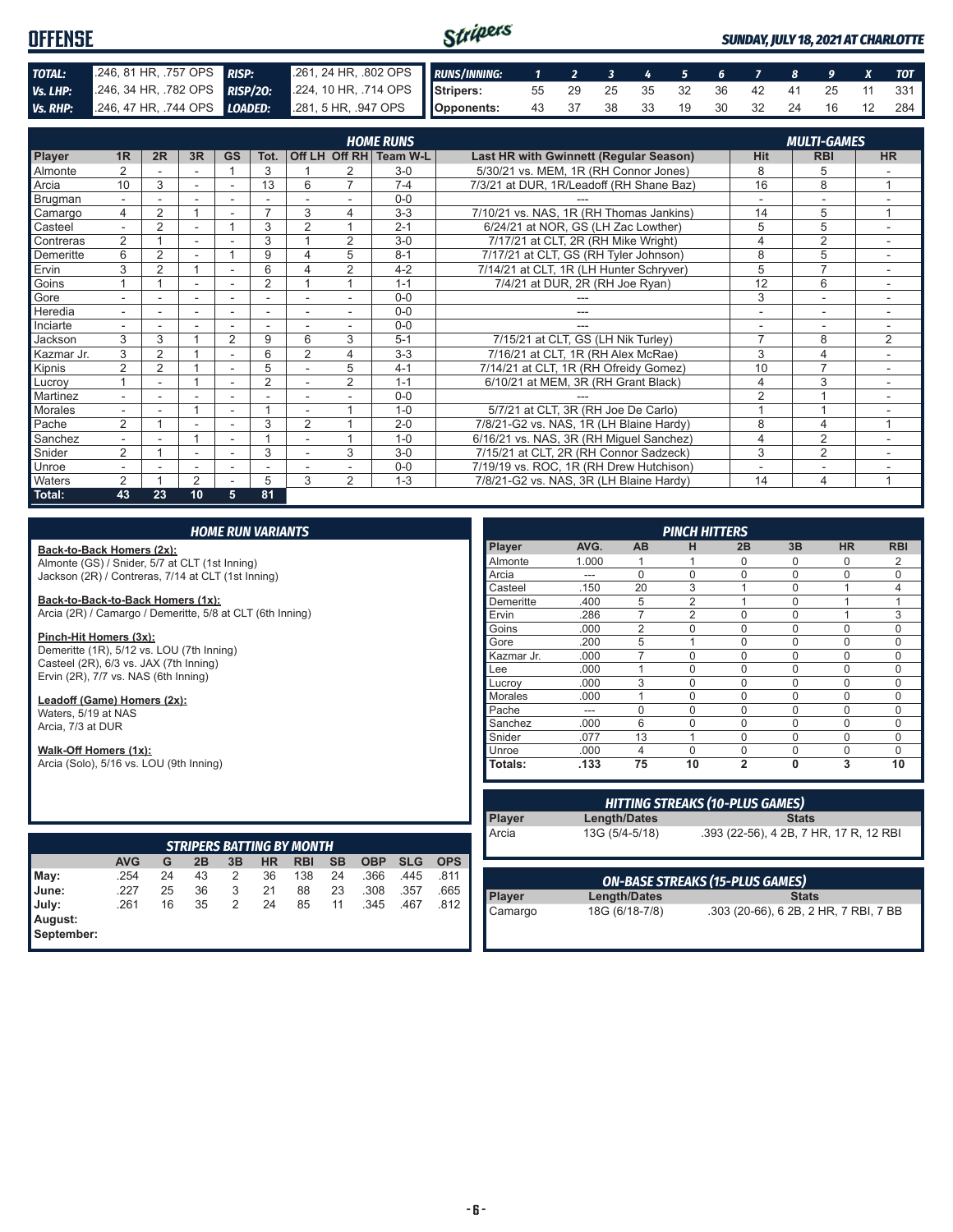### **17 JOHAN CAMARGO** *- INF - 27 YRS - PANAMA CITY, PANAMA SEASON WITH GWN:*.307, 7 HR, 24 RBI, 0 SB, .916 OPS *HIT STREAK:* 2G (4-7)

- *7/17 at CLT:* 1-2, 2B, 3 R, 3 BB *SERIES:* .500 (1-2), 2B, 3 R **• Leaderboard:** Entering 7/18, ranks among Triple-A East top 10 in R (T-6th, 37) and OBP (T-8th, .395).
- **• 2021 with GWN: Has hit safely in 22 of 28G since 6/10, batting .340 (36-for-106, 10 2B, 1 3B, 4 HR, 19 R, 14 RBI, .978 OPS)** ... **5/4-5/22:** Hit safely in each of his first 9G (.364, 2 2B, 3 HR, 13 R, 8 RBI) ... **5/8 at CLT:** Notched his first career multi-HR game (2-for-4, 2 HR, 2 RBI) ... **6/5 vs. JAX:** Started 5-4-3 triple play, Gwinnett's first since 5/28/19 at TOL ... **6/10 at MEM:** Homered for first time since 5/8 (2-run, #4) in 4-for-5, 2-RBI effort ... **6/18-7/8:** Posted a team-best 18G onbase streak (.303, 20-for-66, 6 2B, 2 HR, 9 R, 7 RBI, 7 BB, .387 OBP).
- **• Gwinnett Career:** Has hits in 77 of 102G (75.5%) since 2017, batting .328 (130 for-396, 30 2B, 2 3B, 16 HR, 70 R, 66 RBI, 1 SB, .934 OPS).
- **• 2021 with ATL:** In 6 stints with the Braves, batting .000 (0-for-16, 1 R) in 15G.
- **• Spring Training:** .186, 2 2B, 1 HR, 4 R, 3 RBI in 18G with Atlanta.
- **• 2020:** Made Braves' Opening Day roster and batted .200 (8 2B, 4 HR, 16 R, 9 RBI) in 35G ... Added to the NLCS roster in place of injured Adam Duvall prior to Game 2 and played in 4G (.250, 2-for-8, 1 2B, 1 RBI).
- **• Acquired:** NDFA (7/2/10) out of Panama City, Panama.
- **• MLB Career:** .257, 68 2B, 4 3B, 34 HR, 144 RBI, 2 SB in 364G with Atlanta (2017- 21) ... Played in 2018 and 2020 Postseasons (.087, 1 2B, 1 RBI in 8G).

### **9 RYAN CASTEEL** *- 1B/C - 30 YRS - CHATTANOOGA, TN*

*SEASON WITH GWN:*.244, 3 HR, 17 RBI, 0 SB, .737 OPS *HIT STREAK:* 1G (1-3) *7/17 at CLT:*DNP *SERIES:* .333 (1-3), 2B

- **• 2021 with GWN: 5/15-5/18:** Had 6 RBI in 3G span, including 5/15 vs. LOU (1 for-2, GW 3-run 2B, 3 RBI) and 5/16 vs. LOU (1-for-3, HR, 2 RBI) ... **6/2 vs. JAX:** Notched pinch-hit 2-run 2B ... **6/3 vs. JAX:** Hit pinch-hit 2-run HR (#2) ... **6/24 at NOR:** Crushed game-winning grand slam (#3) in 6-2 victory (1-for-4, 4 RBI), his 2nd career slam (first since 7/20/13 with Adv-A Modesto).
- **• Spring Training:** Did not play in Atlanta's MLB camp.
- **• 2020:** Was not on the Braves' 60-man player pool ... Did not play.
- **• 2019:** Played 118G with Double-A Mississippi, batting .263 (21 2B, 2 3B, 21 HR, 73 RBI, .811 OPS) ... Ranked 2nd in the Southern League in homers and RBI, 3rd in slugging (.477) ... Was his 2nd career 20-homer season (hit 22 in 2013)
- **• Acquired:** MiLB FA (3/14/21) ... Originally Colorado's 17th-round pick in 2010 out of Cleveland State Community College (Cleveland, TN).

# **14 WILLIAM CONTRERAS** *- C - 23 YRS - PUERTO CABELLO, VZ*

*SEASON WITH GWN:*.414, 3 HR, 8 RBI, 0 SB, 1.312 OPS *HIT STREAK:* 6G (11-24)

- *7/17 at CLT:*2-4, 2B, HR, 2 R, 3 RBI, BB, SO *SERIES:* .429 (9-21), 2B, 3 HR, 7 RBI **• 2021 with GWN: Has hit safely in 7 of 8G (.414, 12-for-29, 3 2B, 3 HR, 8 R, 8 RBI)** ... **7/8 vs. NAS:** Made his Triple-A debut (1-for-5, R) ... **7/10 vs. NAS:** Tallied his first Triple-A RBI (2-for-4, 2 2B, R, RBI) ... **7/14 at CLT:** Blasted his first Triple-A homer (solo, back-to-back with Alex Jackson, 3-for-5, 2 RBI).
- **• 2021 with ATL:** On the Braves' Opening Day roster ... Hit .204 (3 2B, 1 3B, 7 HR, 16 R, 21 RBI, .666 OPS) in 44G through 7/6 ... Optioned on 7/7.
- **• Spring Training:** .350, 3 2B, 1 HR, 5 R, 7 RBI in 17G with Atlanta.
- **• 2020:** Spent most of the year at the Alternate Training Site at Coolray Field ... Recalled by Atlanta for his MLB debut on 7/24 ... Hit .400 (4-for-10, 1 2B, 1 RBI) in 4G before being optioned on 7/29.
- **• 2019:** Between FLA and MIS, hit .255 (20 2B, 6 HR, 50 R, 39 RBI) in 110G ... Named a Florida State League Midseason All-Star.
- **• Bloodlines:** Older brother is Chicago Cubs' C Willson Contreras.
- **• Acquired:** NDFA (2/1/15) out of Puerto Cabello, Venezuela.
- **• MLB Career:** .217, 4 2B, 1 3B, 7 HR, 22 RBI, 0 SB in 48G with Atlanta (2020-21).

### **12 TRAVIS DEMERITTE** *- OF - 26 YRS - NEW YORK, NY*

*SEASON WITH GWN:*.308, 9 HR, 21 RBI, 1 SB, 1.131 OPS *HIT STREAK:* 8G (11-32) *7/17 at CLT:*1-5, HR, R, 4 RBI, 2 SO *SERIES:* .308 (4-13), 3 HR, 4 R, 6 RBI

- **• 2021 with GWN: Has homered in each of his first 3G since returning from IL on 7/11 (.308, 4-for-13, 3 HR, 6 RBI, 1.357 OPS)** ... **5/4 at CLT:** Tallied 5 RBI (3-for-6, HR) to set a Gwinnett Opening Night record ... **5/8-5/12:** Homered in 3 straight games (#2-4), batting .400 (4-for-10, 4 RBI) in that span ... **6/10-7/10:** Was on the injured list ... **7/17 at CLT:** Launched his 4th career grand slam (2nd with Gwinnett), going 1-for-5 with 4 RBI.
- **• Gwinnett Career:** In 126G since 2019, batting .291 (125-for-430, 37 2B, 2 3B, 29 HR, 90 R, 94 RBI, 5 SB, .984 OPS) with the Stripers.
- **• Spring Training:** .133, 0 HR, 3 RBI, 1 SB, .467 OPS in 14G with Atlanta ... Outrighted to Gwinnett on 2/21 and signed to a MiLB contract.
- **• 2020:** Hit .172 with 1 2B, 4 RBI in 18G with Detroit ... DFA'd on 2/5/21.
- **• 2019:** Made his Triple-A debut with Gwinnett and was an IL All-Star (.286, 20 HR, 73 RBI, .944 OPS in 96G) ... Has 1 of the 9 20-HR seasons in GWN history ... Traded to Detroit on 7/31, made his MLB debut (.225, 3 HR, 10 RBI in 48G).
- **• Acquired:** Off Waivers from Detroit (2/12/21) ... Originally Texas' 1st-round pick (30th overall) in 2013 out of Winder-Barrow High School (Winder, GA).
- **• MLB Career:** .217, 8 2B, 2 3B, 3 HR, 14 RBI, 3 SB with Detroit (2019-20).

# **18 PHILLIP ERVIN** *- OF - 28 YRS - MOBILE, AL*

*SEASON WITH GWN:*.199, 6 HR, 22 RBI, 8 SB, .690 OPS *HIT STREAK:* 3G (4-11)

- *7/17 at CLT:*PH, 1-3, 2 R, BB, 2 SO *SERIES:* .364 (4-11), 2 2B, HR, 4 R, 4 RBI **• 2021 with GWN: 6/2 vs. JAX:** Hit decisive 3-run HR (#1) and tallied season-high 4 RBI (1-for-4, R) ... **6/13 at MEM:** Belted game-tying 2-run HR (#2) with 2 outs in the 9th of an eventual 7-6 loss (1-for-3, 1 R, 2 RBI) ... **7/7 vs. NAS:** Clubbed game-tying 2-run pinch-hit HR (#5, 1-for-1, 2 RBI).
- **• Spring Training:** .276, 0 HR, 2 RBI, 1 SB, .647 OPS in 18G with Atlanta ... DFA'd on 3/28, outrighted to the Alternate Training Site on 4/3.
- **• 2020:** Between Cincinnati and Seattle, hit .149 with 3 2B, 4 RBI, 1 SB in 37G ... DFA'd by the Reds (8/28), Mariners (12/16), and Chicago Cubs (2/20/21).
- **• Acquired:** Off waivers from the Chicago Cubs (2/22/21) ... Originally Cincinnati's 1st-round pick (27th overall) in 2013 out of Samford University (Homewood, AL).
- **• MLB Career:** .247, 26 2B, 8 3B, 17 HR, 68 RBI, 15 SB in 237G with CIN, SEA (2017-20) ... Talled 7 of his 8 career triples in 2019 (ranked 7th in NL).

# **5 TERRANCE GORE** *- OF - 30 YRS - MACON, GA*

| <b>SEASON WITH GWN: .286, 0 HR, 0 RBI, 13 SB, .769 OPS</b> | <b>HIT STREAK: <math>-2G(0-6)</math></b> |
|------------------------------------------------------------|------------------------------------------|
| 7/17 at CLT: PH, 0-2, 2 SO                                 | <b>SERIES: .000 (0-2)</b>                |

- **• Leaderboard:** Entering 7/18, ranks among Triple-A East top 10 in SB (T-5th, 13). **• 2021 with GWN:** Is 13-for-14 (92.9%) in stolen base attempts over 24G, has a pair of 2-steal games (5/18 at NAS, 6/18 vs. NAS) ... **6/9-G2 at MEM:** Stole 3rd and scored winning run in 8th inning of 3-1 victory ... **7/10 vs. NAS:** Notched seasonhigh 3 hits (3-for-3, 2B, R).
- **• Spring Training:** Did not play in Atlanta's MLB camp.
- **• 2020:** Logged 2G in his lone season with the Los Angeles Dodgers (0 PA).
- **• Acquired:** MiLB FA (2/18/21) ... Originally Kansas City's 20th-round pick in 2011 out of Gulf Coast Community College (Panama City, FL).
- **• MLB Career:** .224, 2 2B, 1 3B, 0 HR, 1 RBI, 40 SB in 102G with KC, CHC, LAD (2014-20) ... Played in the Postseason with KC (2014-15) and CHC (2018), going 0-for-2 with 3 R, 5 SB ... Won World Series with the Royals in 2015.

# **56 ALEX JACKSON** *- C - 25 YRS - SAN DIEGO, CA*

*SEASON WITH GWN:*.261, 9 HR, 28 RBI, 1 SB, .997 OPS *HIT STREAK:* 1G (3-5) *7/17 at CLT:*3-5, 3 2B, 2 R, 4 RBI, SO *SERIES:* .238 (5-21), 3 3B, 2 HR, 11 RBI

- **• MLB Rehab:** Placed on Atlanta's 10-day IL on 5/2 (strained left hamstring) ... Moved to 60-day IL on 6/24 ... Assigned to rehab with Gwinnett twice (5/21, 6/30).
- **• 2021 with GWN: Has 17 XBH (9 HR) in his last 20G since 5/27 (.288, 23-for-80, 15 R, 28 RBI)** ... **5/27 vs. MEM:** Set career highs in HR (3) and RBI (7) in 4-for-4 effort ... **6/9-G1 at MEM:** Belted GW 3-run HR (#5) in 5-4 win ... **7/2 at DUR:** Notched his 7th career multi-HR game with GWN (2-for-5, 2 HR, 3 RBI) ... **7/17 at CLT:** Tied Gwinnett's single-game doubles record (3-for-5, 3 3B, 4 RBI).
- **• Gwinnett Career:** Of his 115 career hits with the Stripers, 70 (60.9%) have gone for extra bases (27 2B, 3 3B, 40 HR) ... Has an .846 OPS in 143G.
- **• 2021 with Atlanta:** Made the Braves' Opening Day roster for the first time in his career ... Hit .043 (1-for-23, 2 R) in 10G prior to the injury.
- **• Spring Training:** .194, 2 2B, 2 HR, 8 RBI, .716 OPS in 14G with Atlanta.
- **• 2020:** Spent most of the year at the Alternate Training Site in Gwinnett ... In 5G with Atlanta, batted .286 (2-for-7, 1 2B).
- **• Acquired:** Via trade with Seattle in exchange for RHP Max Povse and RHP Rob Whalen (11/28/16) ... Originally the Mariners' 1st-round pick (6th overall) in 2014 out of Rancho Bernardo High School (San Diego, CA).
- **• MLB Career:** .070, 1 2B, 2 R, 0 RBI in 19G with Atlanta (2019-21).

# **4 SEAN KAZMAR JR.** *- INF - 36 YRS - VALDOSTA, GA*

*SEASON WITH GWN:*.176, 6 HR, 18 RBI, 2 SB, .580 OPS *HIT STREAK:* -1G (0-5)

- *7/17 at CLT:*0-5, SO *SERIES:* .059 (1-17), HR, R, RBI **• 2021 with GWN: 5/25 vs. MEM:** Lined a walk-off single in the 9th for a 2-1 win, his first career walk-off RBI with Gwinnett ... **7/8-G1 vs. NAS:** Surpassed Joey Terdoslavich for 3rd on Gwinnett's career home run list (#42, 1-for-3, 2 RBI).
- **• Gwinnett Career:** Batting .263 (644-for-2446, 132 2B, 12 3B, 43 HR, 293 R, 288 RBI, 24 SB) in 713G over 8 seasons ... Leads in career G, AB, H, TB (929), 2B, R, RBI ... Ranks 2nd in career 3B (12) ... Ranks 3rd in career HR (43).
- **• 600 Club:** His 644 hits are 3rd in Richmond/Gwinnett history (Larry Whisenton leads with 657) ... Is one of 5 in RICH/GWN history with 600 hits.
- **• 2021 with ATL:** Contract selected on 4/17, has spent 2 stints with Atlanta (4/17- 4/23, 5/4-5/7), going 0-for-2 ... Pinch hit on 4/17 at the Chicago Cubs, marking his first MLB appearance in 4,589 days since 9/23/08 with San Diego ... The last player with a bigger gap between MLB appearances was Ralph Winegarner (13 years, 14 days between 6/23/36 with CLE and 7/7/49 with STL).
- **• Spring Training:** .409, 3 HR, 9 RBI, 0 SB, 1.415 OPS in 25G with Atlanta.
- **• 2020:** Was an NRI to Braves Spring Training, but not on 60-man player pool.
- **• Acquired:** MiLB FA (12/7/20) ... Originally San Diego's 5th-round pick in 2004 out of the College of Southern Nevada.
- **• MLB Career:** .195, 1 2B, 0 3B, 0 HR, 2 RBI in 22G with San Diego (2008) and Atlanta (2021).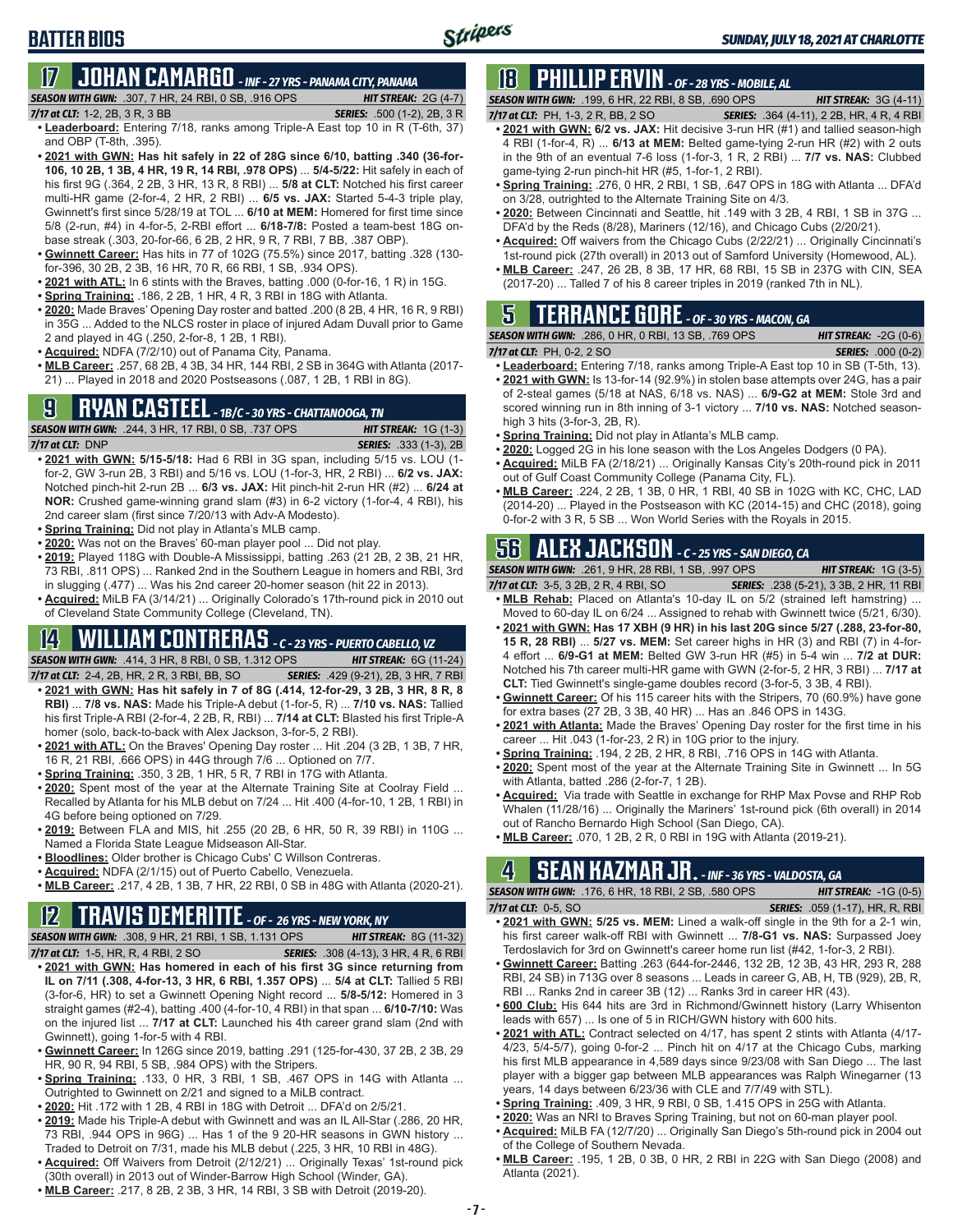## **BATTER BIOS**

# **22 JASON KIPNIS** *- INF - 34 YRS - NORTHBROOK, IL*

*SEASON WITH GWN:*.268, 5 HR, 19 RBI, 0 SB, .828 OPS *HIT STREAK:* -1G (0-1) *7/17 at CLT:*0-1, BB *SERIES:* .350 (7-20), 2 2B, 3B, HR, 5 RBI

- **• 2021 with GWN: Has 5 multi-hit efforts in last 10G, batting .341 (14-for-41, 3 2B, 1 3B, 2 HR, 8 R, 10 RBI)** ... **5/28 vs. MEM:** Belted decisive 3-run HR (#1, 2-for-3, 3 RBI) ... **6/16 at NAS:** Hit game-winning HR (#2), a 2-run shot (2-for-4,, 2 RBI) ... **7/14 at CLT:** Fell a triple shy of the cycle (3-for-5, 2B, HR, 3 R, 2 RBI).
- **• Spring Training:** .241, 1 2B, 1 HR, 2 R, 3 RBI in 12G with Atlanta ... Released on 3/27, re-signed to MiLB deal on 3/29.
- **• 2020:** In his lone season with the Chicago Cubs, hit .237 (8 2B, 1 3B, 3 HR, 16 RBI, 1 SB) in 44G ... Played in 2G during the Postseason (0-for-3, 1 BB, 1 SO) ... Elected Free Agency on 10/28.
- **• Acquired:** MiLB FA (3/29/21) ... Originally Cleveland's 2nd-round pick in 2009 out of Arizona State University (Tempe, AZ).
- **• MLB Career:** .260, 260 2B, 24 3B, 126 HR, 545 RBI, 136 SB in 1,165G with CLE, CHC (2011-20) ... Was 2-time AL All-Star with the Indians (2013, 2015) ... Hit .192 (3 2B, 1 3B, 4 HR, 9 RBI) in 26G during the Postseason with CLE (2013, 2016-18) and CHC (2020).

## **20 JONATHAN MORALES** *- C - 26 YRS - ARROYO, PUERTO RICO*

*SEASON WITH GWN:*.119, 1 HR, 6 RBI, 0 SB, .303 OPS *HIT STREAK:* 1G (1-2)

*7/17 at CLT:*DNP *SERIES:* .--- (0-0)

- **• 2021 with GWN: 5/7 at CLT:** Tied his single-game career high with 5 RBI, going 2-for-6 with a 3-run HR (#1) in the 9th.
- **• Spring Training:** .250, 0 HR, 1 RBI, 0 SB, 1.200 OPS in 12G with Atlanta.
- **• 2020:** Spent entire year at Braves Alternate Site in Gwinnett (no MLB debut) ... Played for Caguas of the Puerto Rican Winter League (.394, 3 HR, 9 RBI in 13G), earning PWL Postseason All-Star honors.
- **• 2019:** Hit .240 (13 2B, 2 HR, 27 R, 25 RBI) in 80G between Double-A Mississippi and Gwinnett ... Logged 1 game during the IL Playoffs (0-for-1, BB).
- **• Acquired:** Braves' 25th-round pick in 2015 out of Miami-Dade Community College.

## **15 CRISTIAN PACHE** *- OF - 22 YRS - SANTO DOMINGO CENTRO, D.R.*

*SEASON WITH GWN:*.236, 3 HR, 15 RBI, 2 SB, .664 OPS *HIT STREAK:* -2G (0-7)

- *7/17 at CLT:* 0-4, SO *SERIES:* .188 (3-16), 2B, 3 R, 2 RBI **• MLB.com Prospect Ranks:** #1 (Braves Top 30), #10 (Top 100).
- **• 2021 with GWN: Hitting .314 (11-for-35, 1 2B, 1 HR, 7 R, 5 RBI, 1 SB) with 5 multi-hit efforts in last 9G since 7/8** ... **5/29-6/1:** Assigned to rehab (right hamstring inflammation), played 1G before being activated/optioned on 6/2 ... **6/5 vs. JAX:** Went 3-for-6 with 2 2B, including game-tying 2-run 2B in 9th ... **6/10 at MEM:** Tallied his first career multi-HR game (3-for-5, 2 HR, 3 R, 4 RBI) ... **6/30 at DUR:** Notched last-AB GWRBI single in 9th for 2-1 win (2-for-3, 2B, RBI).
- **• 2021 with ATL:** On Atlanta's Opening Day roster for the first time ... Hit .111 (3 2B, 1 HR, 6 R, 4 RBI) in 22G ... Placed on IL twice, on 4/14 and 5/14 ... Was at the Alternate Training Site from 4/24-4/30.
- **• Spring Training:** .184, 2 2B, 1 3B, 4 R, 3 RBI, 2 SB in 17G with Atlanta.
- **• 2020:** Spent most of the year at the Alternate Training Site ... Made his MLB debut on 8/21 vs. Philadelphia (1-for-4) ... Played just 2G during regular season (.250) ... Also made MLB Postseason debut (.182, 1 2B, 1 HR, 4 R, 4 RBI in 12G).
- **• 2019:** Between Mississippi (104G) and Gwinnett (26G), hit .277 (36 2B, 9 3B, 12 HR, 63 R, 61 RBI, 8 SB, .802 OPS) in 130G ... Named a Southern League Postseason All-Star and MLB All-Star Futures Game participant.
- **• Acquired:** NDFA (7/4/15) out of Santo Domingo Centro, D.R.
- **• MLB Career:** .119, 3 2B, 0 3B, 1 HR, 4 RBI, 0 SB in 24G with Atlanta (2020-21).

### **2 YOLMER SANCHEZ** *- INF - 29 YRS - MARACAY, VENEZUELA SEASON WITH GWN:*.181, 1 HR, 13 RBI, 4 SB, .535 OPS *HIT STREAK:* 1G (2-4)

- *7/17 at CLT:*2-4, R, SO *SERIES:* .286 (4-14), 2B, 3 R, RBI, SB **• 2021 with GWN: 5/7 at CLT:** Went 3-for-5 with 3 runs, 3 RBI and Gwinnett's first triple of the year ... **6/9-G2 at MEM:** Stole home plate as part of a double-steal with Drew Waters, scored tying run in 3-1 win (1-for-2, R, SB) ... **6/16 vs. NAS:** After going 30G without a homer, launched his 1st of the year (3-run, 1-for-2, 3 RBI).
- **• Spring Training:** .190, 0 XBH, 2 RBI, 1 SB, .451 OPS in 15G with Baltimore ... DFA'd on 3/27, released on 3/30.
- **• 2020:** Played 11G with the Chicago White Sox, batting .313 (3 2B, 1 HR, 1 RBI, 1.164 OPS) ... Made his MLB Postseason debut in the ALWCS (1G, no at-bat).
- **• Acquired:** MiLB FA (3/31/21) ... Originally a NDFA with Chi. White Sox (5/29/09).
- **• MLB Career:** .245, 113 2B, 24 3B, 32 HR, 215 RBI, 30 SB in 657G with the Chi. White Sox (2014-20) ... Won an AL Gold Glove in 2019 (.987 FPCT at 2B).

## **26 TRAVIS SNIDER** *- OF/INF - 33 YRS - KIRKLAND, WA SEASON WITH GWN:*.191, 3 HR, 6 RBI, 1 SB, .679 OPS *HIT STREAK:* 3G (3-12)

- *7/17 at CLT:* 1-4, BB, SO, SB *SERIES:* .250 (3-12), HR, 3 R, 2 RBI, SB **• 2021 with GWN: 5/5-5/9:** Drew 8 walks in his first 3G ... **6/18 vs. NAS:** Homered for the first time since 5/7 at CLT, a solo shot (#2) as part of 6-run comeback in 8-7 win (1-for-3, 2 RBI) ... **7/15 at CLT:** Blasted go-ahead 2-run HR (#3) in 8th of 11-10 win (1-for-4, 2 RBI).
- **• Spring Training:** Did not play in Atlanta's MLB camp.
- **• 2020:** Signed by Miami on 7/24 and reported to the Marlins' Alternate Training Site in Jupiter, FL, but was released on 8/27 and did not reach the Majors.
- **• 2019:** Played for Triple-A Reno in Arizona's system (.294, 22 2B, 4 3B, 11 HR, 41 RBI, 3 SB, .899 OPS in 93G).
- **• Acquired:** MiLB FA (2/26/21) ... Originally Toronto's 1st-round pick (14th overall) in 2006 out of Henry M. Jackson High School (Mill Creek, WA).
- **• MLB Career:** .244, 100 2B, 7 3B, 54 HR, 212 RBI, 22 SB in 630G with TOR, PIT, BAL (2008-15) ... Played for PIT in Postseason from 2013-15 (1-for-4 in 3G).

# **11 Drew WATERS** *- OF - 22 YRS - ATLANTA, GA*

*SEASON WITH GWN:*.254, 5 HR, 19 RBI, 15 SB, .756 OPS *HIT STREAK:* 1G (1-4)

*7/17 at CLT:*DNP *SERIES:* .222 (4-18), 2 2B, 4 R, RBI **• Leaderboard:** Entering 7/18, ranks among Triple-A East top 10 in SB (T-3rd, 15).

- **• MLB.com Prospect Ranks:** #2 (Braves Top 30), #25 (Top 100 Prospects).
- **• 2021 with GWN: Hitting .360 (18-for-50, 7 2B, 1 3B, 2 HR, 12 R, 9 RBI, 3 SB) in 12G in since 7/2** ... **5/15-6/10:** Hit .316 (25-for-79, 4 2B, 3 HR, 16 R, 9 RBI, 6 SB, .906 OPS) in 21G ... **5/18 at NAS:** Recorded first career multi-HR game (3-for-5, 2 HR, 3 RBI) and became the first GWN player to homer from both sides of the plate since Mel Rojas Jr. (7/7/16 at CLT) ... **5/19 at NAS:** Fell a triple shy of the cycle in first 4-hit game at Triple-A (4-for-5, 2B, HR, 2 R, 2 RBI, 2 SB) ... **6/9-G2 at MEM:** Lined RBI single in 8th (2-for-3, R, RBI) for last-at-bat 3-1 win.
- **• Futures Game:** Played for the NL Team in the 2021 SiriusXM All-Star Futures Game on 7/11 at Coors Field (1-for-1, BB) ... Was the 7th active Gwinnett player selected to the game (1st since RHP Touki Toussaint in 2018).
- **• Spring Training:** .500, 1 2B, 0 HR, 2 RBI, 1 SB in 4G with Atlanta.
- **• 2020:** Spent entire year at Braves Alternate Site in Gwinnett (no MLB debut).
- **• 2019:** Hit .309 (40 2B, 9 3B, 7 HR, 80 R, 52 RBI, 16 SB) in 134G with Double-A Mississippi and Gwinnett ... Won Southern League Batting Title (.319, best in MIS history) and Most Valuable Player (1st in MIS history) ... Ranked among MiLB top 5 in doubles (T-3rd, 40) and hits (5th, 163).
- **• Acquired:** Braves' 2nd-round pick in 2017 out of Etowah High School (Woodstock, GA) ... Named Gatorade Georgia Baseball Player of the Year in 2017.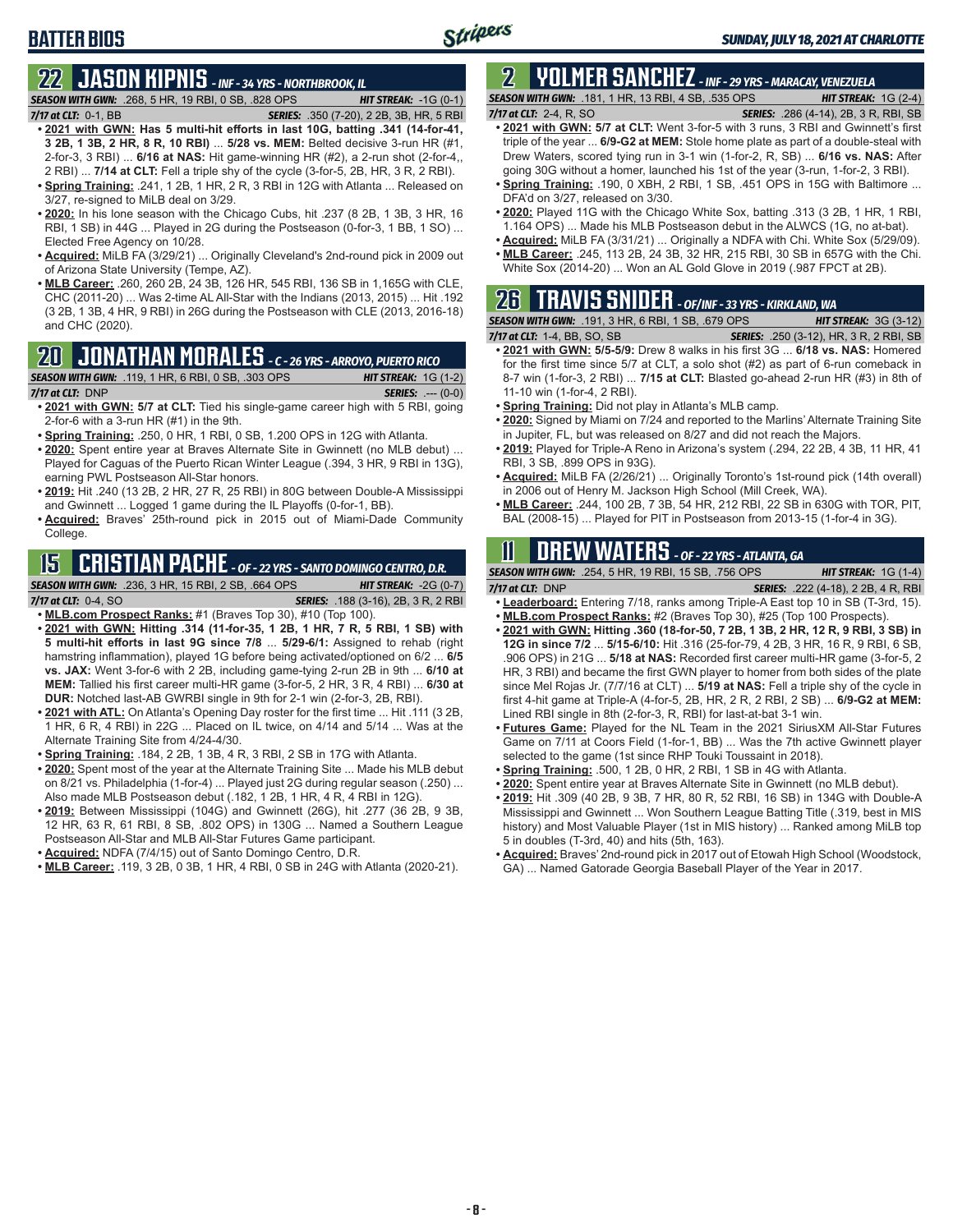## **SEASON SUMMARY**



# **TEAM HIGHS & LOWS**

| <b>OFFENSE:</b>                                              |  |
|--------------------------------------------------------------|--|
|                                                              |  |
|                                                              |  |
|                                                              |  |
|                                                              |  |
|                                                              |  |
|                                                              |  |
|                                                              |  |
|                                                              |  |
|                                                              |  |
|                                                              |  |
|                                                              |  |
|                                                              |  |
|                                                              |  |
|                                                              |  |
|                                                              |  |
|                                                              |  |
| <b>PITCHING:</b>                                             |  |
|                                                              |  |
|                                                              |  |
|                                                              |  |
|                                                              |  |
|                                                              |  |
|                                                              |  |
|                                                              |  |
| Most Home Runs Allowed, Game 3 (7x, last: 7/7 vs. Nashville) |  |
|                                                              |  |
|                                                              |  |
|                                                              |  |

#### **DEFENSE:**

## **TEAM MISCELLANEOUS**

| Largest Blown Lead (Loss) 3 Runs (3x, last: 7/4 at Durham, 3-0, 4-5) |
|----------------------------------------------------------------------|
|                                                                      |
| Longest Game, Time……………………………………………………4:26 (5/4 at Charlotte)        |
| Longest 9.0-Inning Game, Time 3:41 (2x, last: 7/15 at Charlotte)     |
|                                                                      |
|                                                                      |
|                                                                      |
|                                                                      |
|                                                                      |
|                                                                      |
|                                                                      |

### **INDIVIDUAL HIGHS & LOWS**

| <b>HITTING (GAME):</b> |  |
|------------------------|--|
|                        |  |
|                        |  |
|                        |  |
|                        |  |
|                        |  |
|                        |  |
|                        |  |
|                        |  |
|                        |  |
|                        |  |
|                        |  |
|                        |  |
|                        |  |
|                        |  |

#### **PITCHING (GAME):**

#### **DEFENSE (GAME):**

### **STREAKS**

#### **OFFENSIVE (LONGEST IN 2021 ONLY):**

#### **PITCHING (LONGEST IN 2021 ONLY):**

### **LAST TIME IT HAPPENED (GWINNETT REGULAR-SEASON HISTORY)**

#### **INDIVIDUAL OFFENSE:**

|                             | Homers, Both Sides of Plate  Drew Waters (5/18/21 at Nashville)            |
|-----------------------------|----------------------------------------------------------------------------|
|                             |                                                                            |
|                             |                                                                            |
|                             | Back-to-Back-to-Back Homers  Arcia/Camargo/Demeritte (5/8/21 at Charlotte) |
|                             |                                                                            |
|                             |                                                                            |
|                             |                                                                            |
|                             |                                                                            |
|                             |                                                                            |
|                             |                                                                            |
|                             |                                                                            |
|                             |                                                                            |
|                             |                                                                            |
|                             |                                                                            |
| <b>INDIVIDUAL PITCHING:</b> |                                                                            |
|                             |                                                                            |

| 9.0-Inning No-Hitter (Solo)Todd Redmond (5/28/10 at Louisville)                 |  |
|---------------------------------------------------------------------------------|--|
| 9.0-Inning No-Hitter (Comb.)  Wooten/Marksberry/Ramirez (6/30/16 at Louisville) |  |
|                                                                                 |  |
|                                                                                 |  |
| 21 Consecutive Saves Converted Jairo Asencio (9/6/09-8/8/11)                    |  |
| 25.0-Inning Scoreless Streak Stephen Marek, 25.1 IP (6/6/10-8/2/10)             |  |

# **TEAM OFFENSE:**

| <b>TEAM PITCHING:</b> |  |
|-----------------------|--|
|                       |  |
|                       |  |
|                       |  |
|                       |  |
|                       |  |

| 5 Homers Allowed ………………………………………………………………6/16/17 at Columbus |  |
|--------------------------------------------------------------|--|
|                                                              |  |
|                                                              |  |
|                                                              |  |
|                                                              |  |

#### **TEAM DEFENSE:**

| Turn a Triple Play 6/5/21 vs. Jacksonville (Camargo-Kipnis-Snider) |
|--------------------------------------------------------------------|
|                                                                    |

## **TEAM MISCELLANEOUS:**<br>18-Run Margin of Victory....